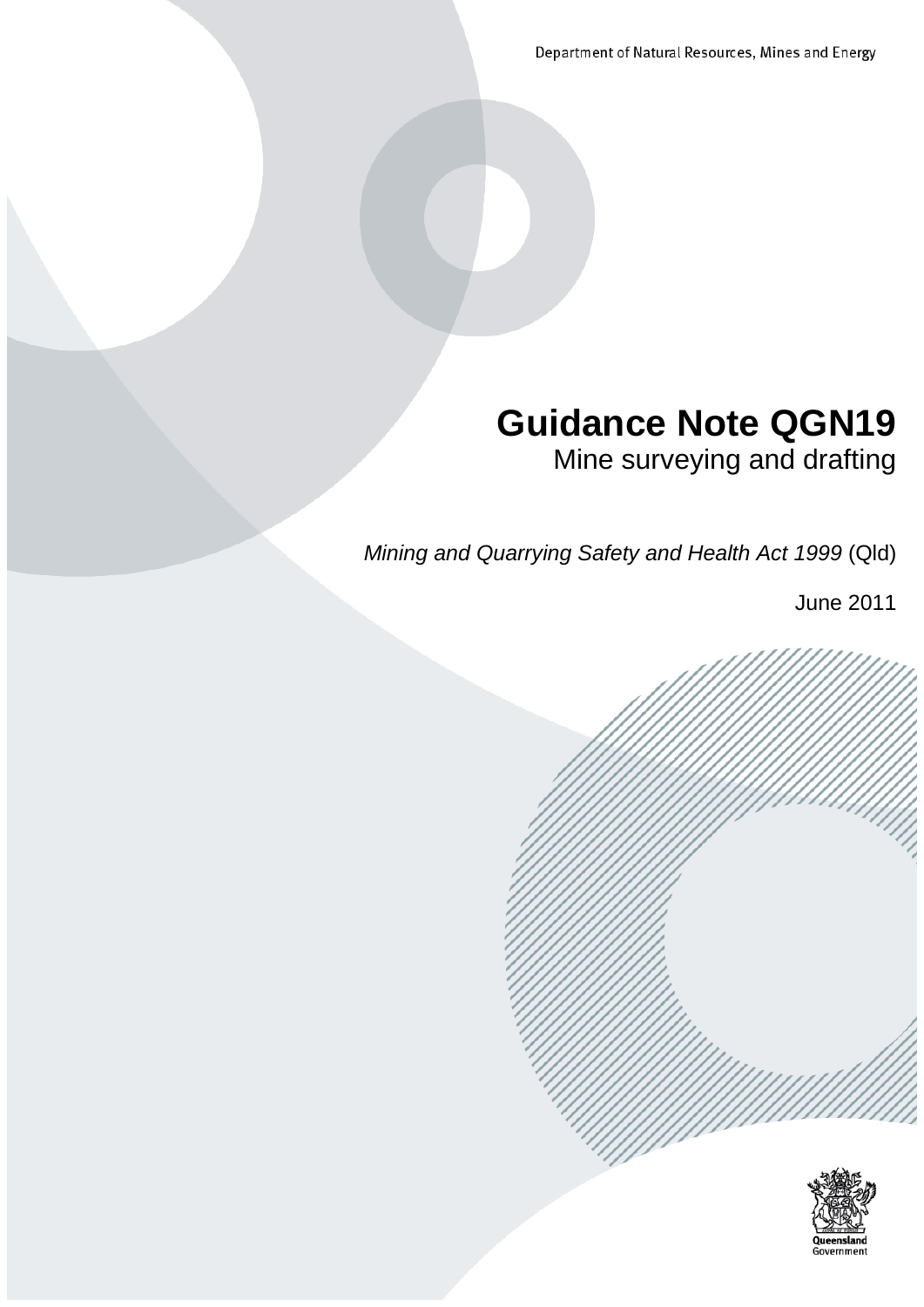## **Guidance Note — QGN 19 Mine surveying and drafting**

This guidance note is issued by the Mines Inspectorate of the Department of Employment, Economic Development and Innovation (DEEDI). It provides a way for Mine Surveyors to comply with section 58 of the *Mining and Quarrying Safety and Health Act 1999* (Qld) and the relevant sections in the associated Mining and Quarrying Safety and Health Regulation 2001.

QGN19 is to be followed by all Mine Surveyors when surveying and mapping a mine site.

A guidance note is neither a guideline as defined in the MQSHA nor a Recognised Standard as defined in the *Coal Mining Safety and Health Act 1999*. In some circumstances, compliance with the guidance note may not be sufficient to ensure compliance with the requirements in the legislation.

Guidance notes may be updated from time to time. To ensure that you have the latest version, either check the DEEDI website at [www.mines.industry.qld.gov.au/safety-and-health/guidance-notes.htm](http://www.mines.industry.qld.gov.au/safety-and-health/guidance-notes.htm) or contact your local Mines Inspector.

© The State of Queensland, Department of Employment, Economic Development and Innovation, 2011.

Except as permitted by the *Copyright Act 1968*, no part of the work may in any form or by any electronic, mechanical, photocopying, recording, or any other means be reproduced, stored in a retrieval system or be broadcast or transmitted without the prior written permission of the Department of Employment, Economic Development and Innovation. The information contained herein is subject to change without notice. The copyright owner shall not be liable for technical or other errors or omissions contained herein. The reader/user accepts all risks and responsibility for losses, damages, costs and other consequences resulting directly or indirectly from using this information.

Enquiries about reproduction, including downloading or printing the web version, should be directed to ipcu@dpi.qld.gov.au or telephone +61 7 3225 1398.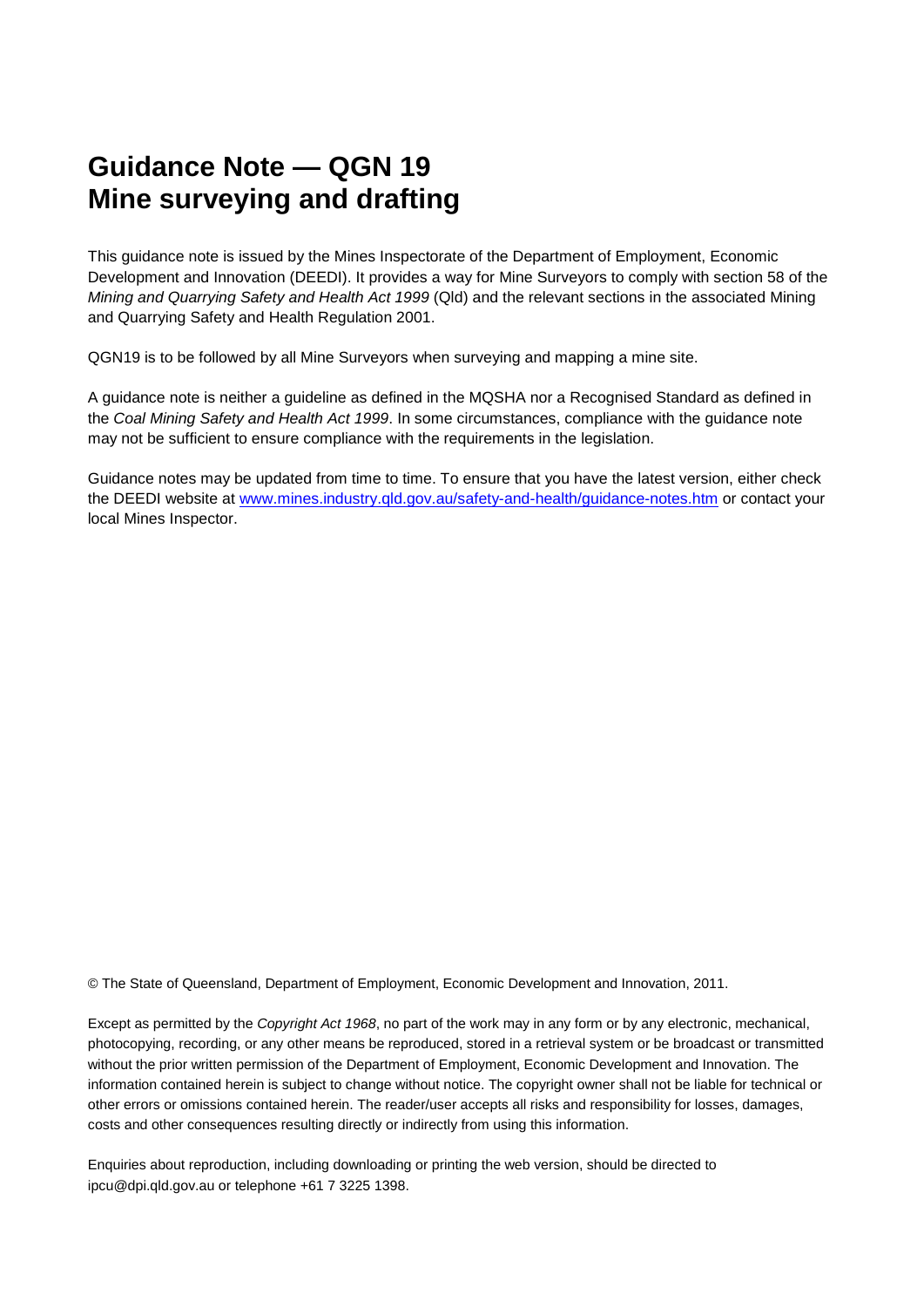## **Contents**

| 1            |                                                                |
|--------------|----------------------------------------------------------------|
| 1.1          |                                                                |
|              |                                                                |
|              |                                                                |
|              |                                                                |
| 1.5          |                                                                |
| $\mathbf{2}$ |                                                                |
| 3            |                                                                |
| 3.1          |                                                                |
| 3.2          |                                                                |
|              |                                                                |
|              |                                                                |
|              |                                                                |
| 3.6          |                                                                |
| 3.7          |                                                                |
| 3.8          |                                                                |
| 4            |                                                                |
| 4.1          |                                                                |
|              |                                                                |
|              | 4.3 Hard copy of Mine Workings Plan<br>11                      |
|              |                                                                |
|              |                                                                |
| 4.6          |                                                                |
|              |                                                                |
| 4.8          |                                                                |
| 5            | Supply of Mine Workings Plan for closed and abandoned mines 13 |
| 5.1          |                                                                |
| 5.2          |                                                                |
|              |                                                                |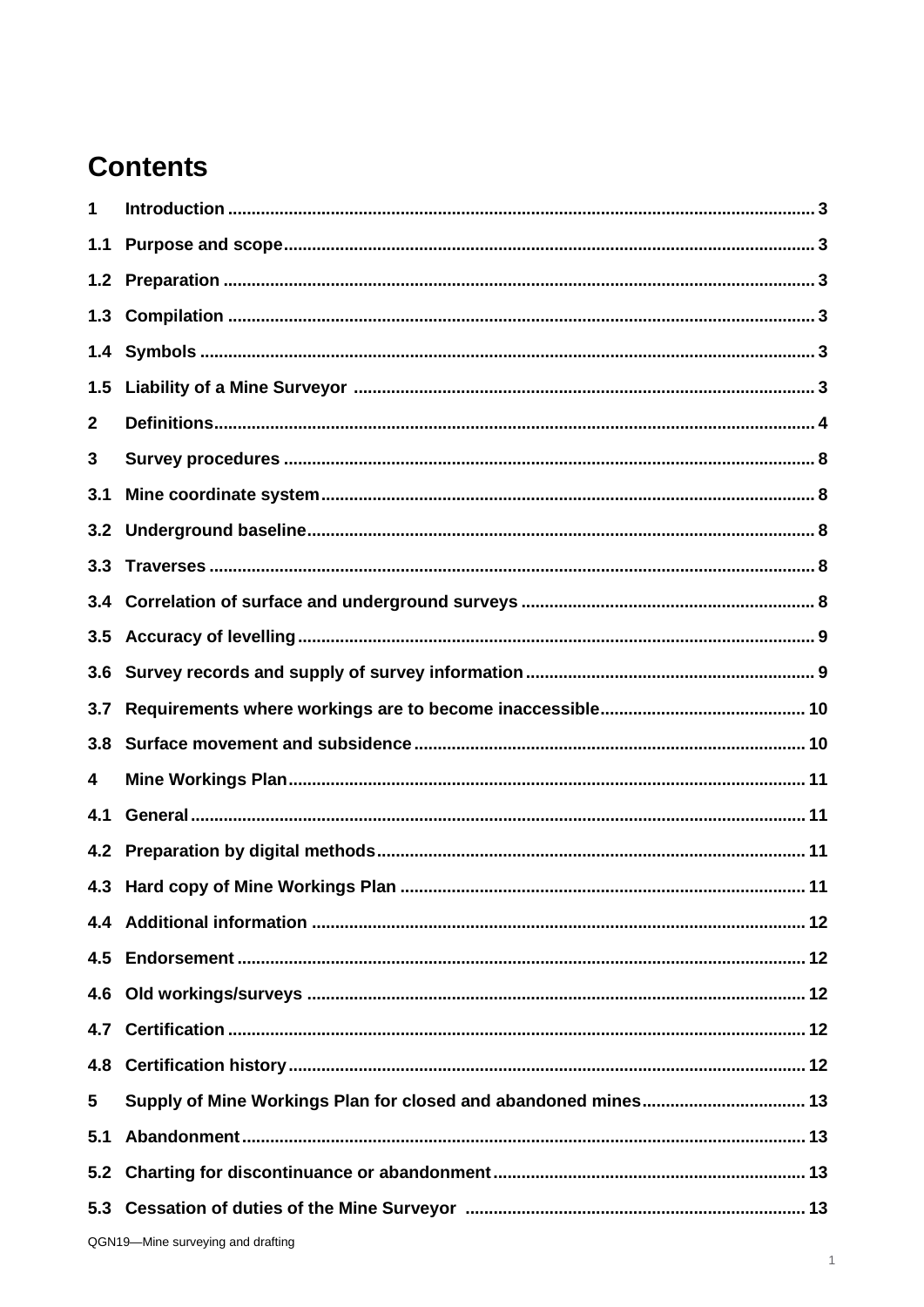| Appendix A-Mine Workings Plan: Information to be presented on hard copy 16 |  |
|----------------------------------------------------------------------------|--|
|                                                                            |  |
|                                                                            |  |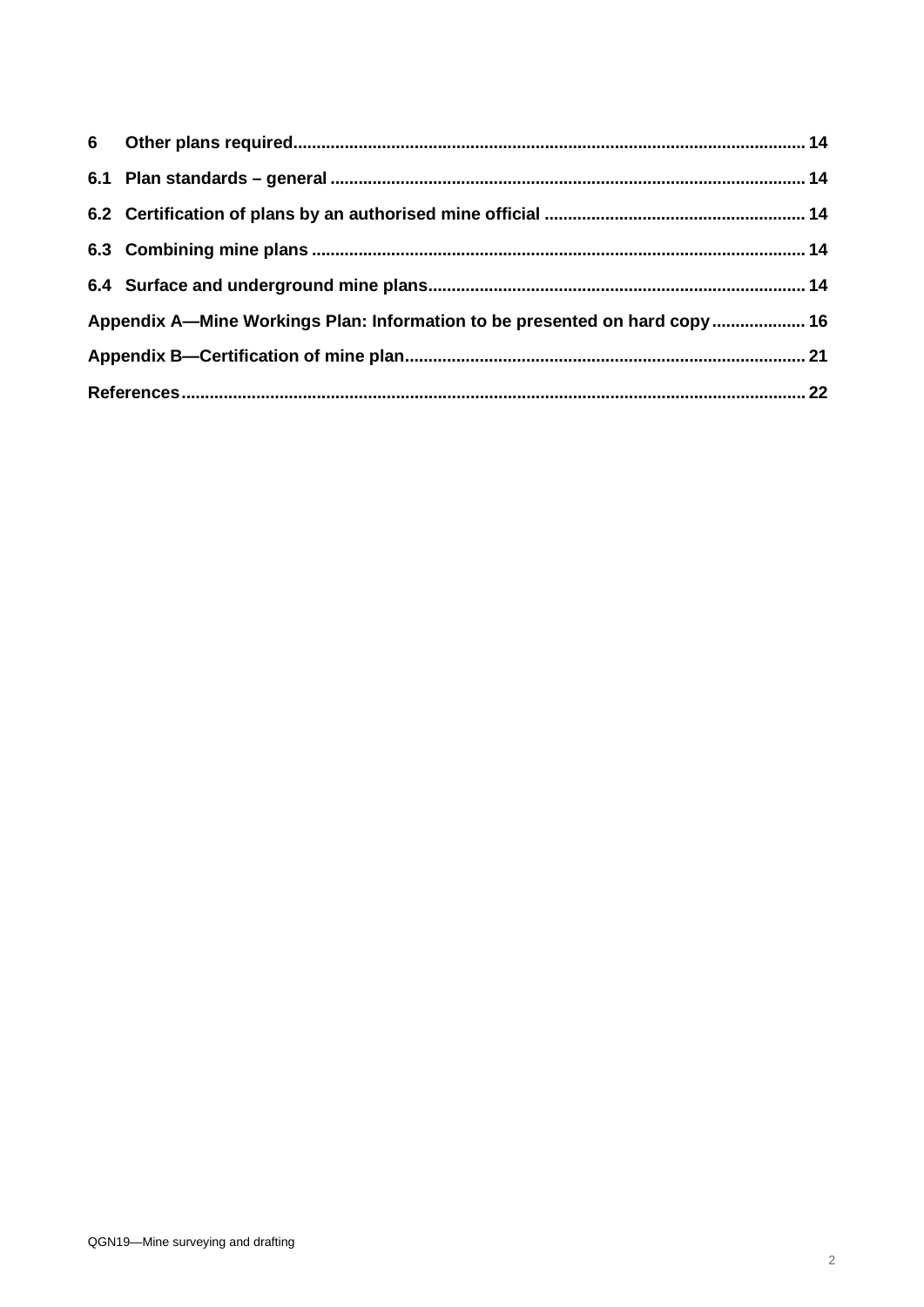## **1.0 Introduction**

## **1.1 Purpose and scope**

This guidance note provides a way for Mine Surveyors to comply with section 58 of the *Mining and Quarrying Safety and Health Act 1999* (Qld) and the relevant sections in the associated Mining and Quarrying Safety and Health Regulation 2001. It is to be followed by all Mine Surveyors when surveying and mapping a mine site.

## **1.2 Preparation**

This guidance note provides for the measurement, recording, storage and preparation of all mine spatial information. It also provides for the digital recording, storage and preparation of the Mine Workings Plan in accordance with section 58 of MQSHA and Part 8 of the Mining and Quarrying Safety and Health Regulation 2001 (MQSHR).

## **1.3 Compilation**

The Mine Workings Plan shall be referenced to the Map Grid of Australia 1994 (MGA94) based on the Geocentric Datum of Australia 1994 (GDA94) values. The relationship between the mine grid system and GDA94 shall be shown on the Mine Workings Plan. The mining regulation in Queensland requires that a datum station is established near the mine for mine surveys and referenced to GDA94 and Australian Height Datum (AHD).

All mine plans used in the compilation of the Mine Workings Plan should be viewed with caution until their accuracy has been verified, and every effort should be made to obtain all existing information about the extents and location of old workings. Where old workings exist which may be dangerous, it shall be assumed, for the purpose of marking the Mine Workings Plan, that these workings contain water or fill, until the contrary is proven.

If it is not practical for a Mine Workings Plan to show accurately the details required under the Act, the Site Senior Executive (SSE) must ensure that the plan clearly shows the areas where accuracy has not been determined. In addition the SSE must ensure information on the Mine Workings Plan is sufficiently accurate to achieve an acceptable level of risk for any operations at the mine.

## **1.4 Symbols**

The technical symbols, sign conventions and definitions for strata to be shown on the Mine Workings Plan shall be in accordance with this document and conform to those illustrated in Australian Standard *[AS 4368–1996 Mine plans—Preparation and symbols](http://www.saiglobal.com/online/Script/Details.asp?DocN=stds000014615)*. If a symbol is not provided for in AS 4368, the Mine Surveyor may create a suitable symbol to be shown in the legend of the Mine Workings Plan.

## **1.5 Liability of a Mine Surveyor**

The liability of a Mine Surveyor for the certification of accuracy of the Mine Workings Plan shall be limited to his or her period of appointment as the Mining Surveyor for that mine.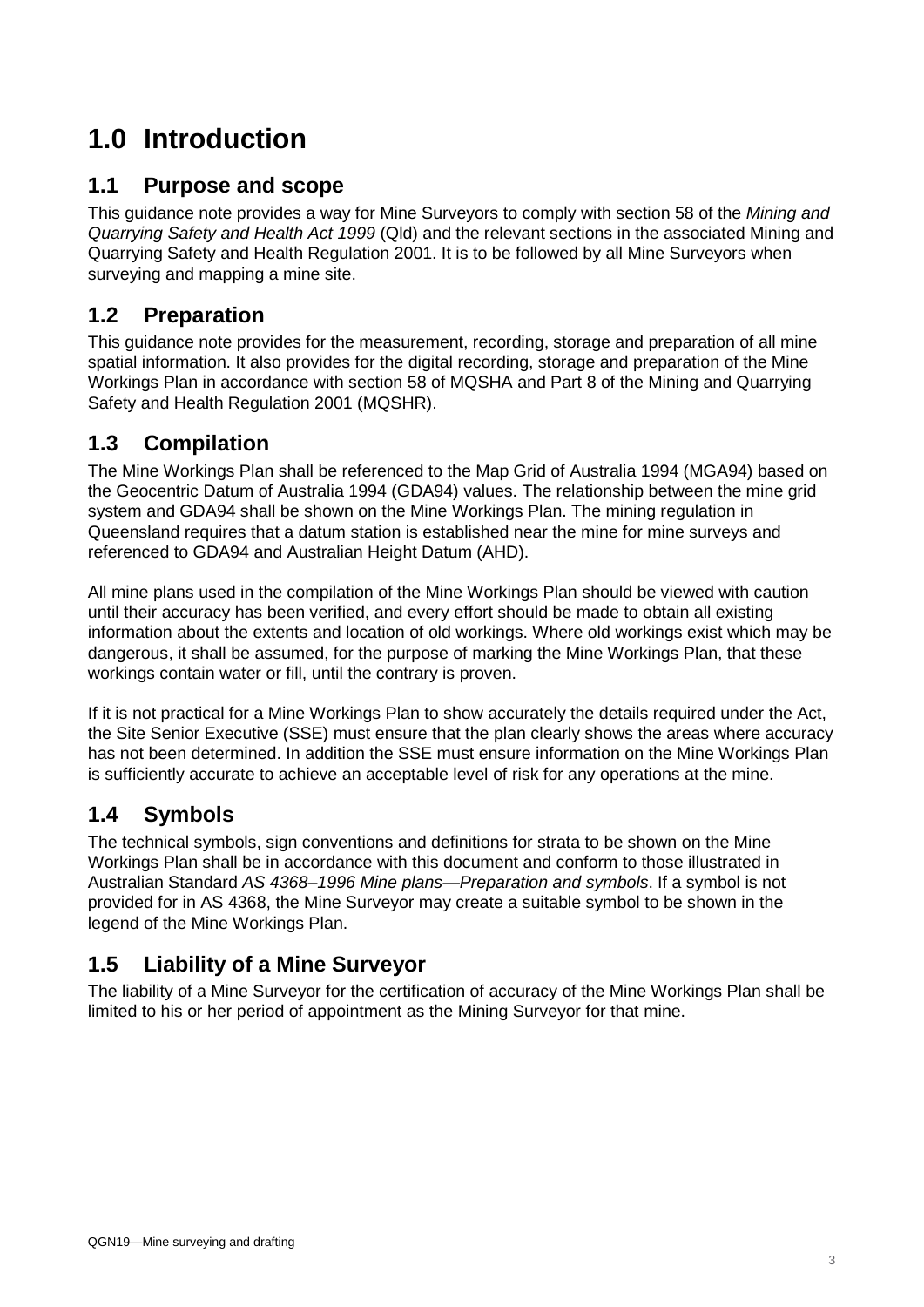## **2.0 Definitions**

In this document, the following words and terms have the meanings indicated:

## **AHD**

Australian height datum (see height datum).

### **annotation**

An annotation is a note on the Mine Workings Plan that gives additional explanation of a feature or characteristic of the workings not otherwise evident from viewing the plan.

## **benchmarks**

Benchmarks are marks established at or in a mine from which the levels of the mine workings are determined.

## **borehole**

A borehole includes any hole drilled for:

- 1. exploration (either vertically, horizontally or inclined)
- 2. gas and water drainage
- 3. auger holes
- 4. outburst relief
- 5. ventilation
- 6. services (such as power, water and telecommunications)
- 7. blasting purposes
- 8. monitoring purposes (such as geotechnical purposes).

Boreholes may affect the safety of a mine

## **Borehole Plan**

A plan prepared in addition to the Mine Workings Plan where the density of boreholes affects the clarity of the Mine Workings Plan.

#### **certification**

A written statement signed by the Mine Surveyor attesting that the surveying procedures and plan preparation of the Mine Workings Plan for the period certified have been carried out according to this guidance note. This certification shall be entered in the mine record at least every 12 months. Such an entry does not distract from any information being transferred digitally to the workings plan.

## **Chief Inspector**

Chief Inspector of Mines, under the MQSHA.

## **Communication System Plan**

A plan showing the location of fixed communication devices for underground mines.

#### **control surveys**

Substantially marked surveys developed from a mine baseline to define the direction and position of the workings of a mine.

#### **discontinued**

Where an open-cut or underground mine or a seam/orebody has ceased being mined within the boundary of land comprising the mine for at least two months, it shall be deemed discontinued, even if the mine is on care and maintenance.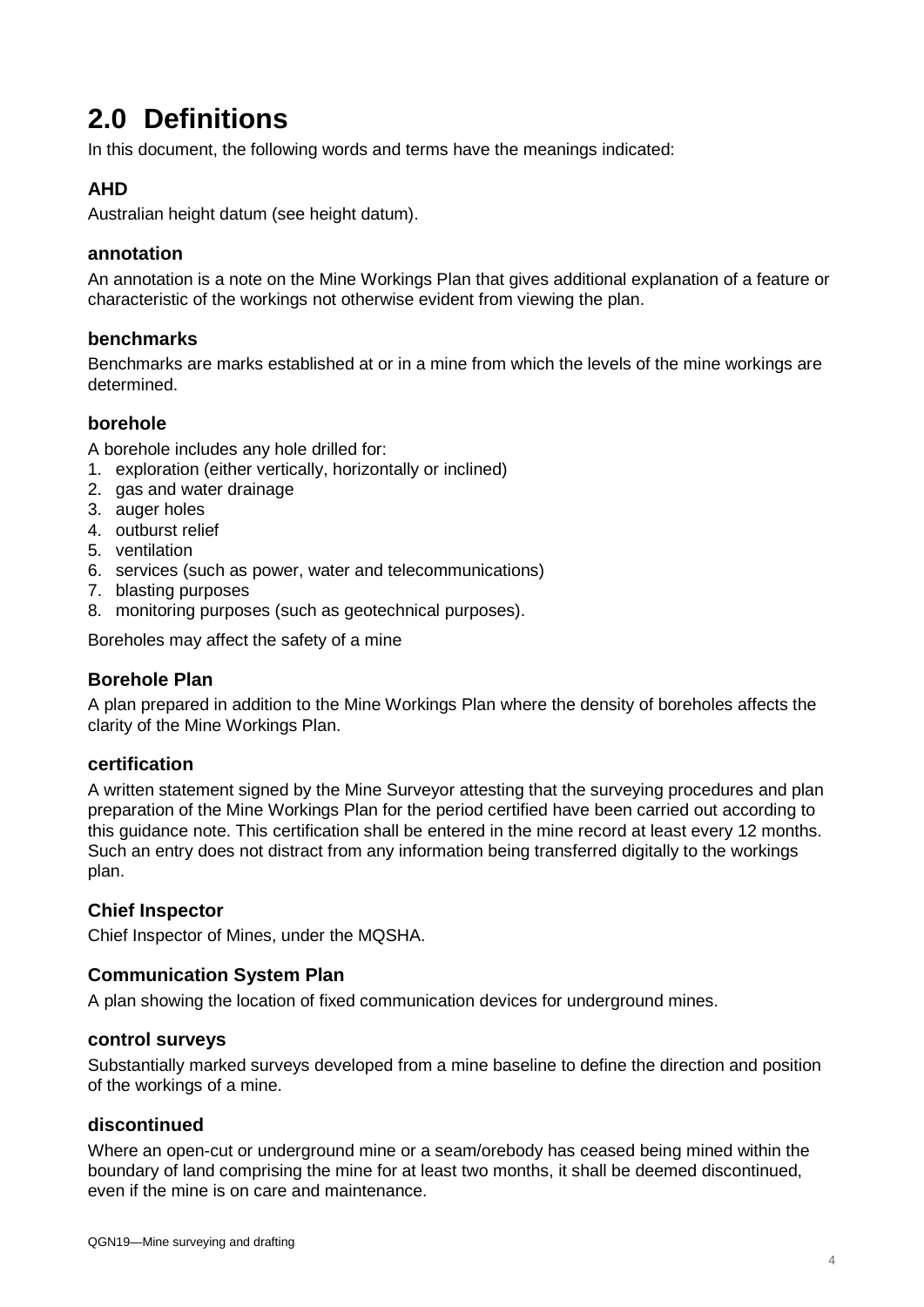## **Electrical Installations Plan**

A plan showing the location of electrical reticulation lines and electrical installations at the mine.

### **Escapeways Plan and Refuge Location**

A plan for underground mines showing the exit routes to the surface from every part of the mine or to where emergency refuges or fresh air bases are located.

#### **endorsement**

In the management of risk, the Mine Surveyor, responsible for the accuracy of mine workings plans under the *Mining and Quarrying Safety and Health Act 1999,* would also be expected to make an endorsement if the accuracy of the plan cannot be verified.

#### **Safe Working Area Plan**

Plan prepared to show location of safe working areas during firing times.

#### **Firefighting and Rescue Plan**

Plan prepared showing firefighting pipe mains and appliances, and all items that might be relevant in the rescue of personnel or isolation or removal of areas of danger in a mine.

#### **GDA94** and **MGA94**

The datum for surveys in Queensland is known as the Geocentric Datum of Australia 1994 (GDA94).

Grid coordinates are obtained using a transverse mercator projection known as the Map Grid of Australia 1994 (MGA94), which has the following specifications:

#### **Designation of MGA94 Zones**

1. The central meridians and the designation of the several zones are as follows: Central Meridian **Designation** 

|  | Longitude East of Greenwich |  |
|--|-----------------------------|--|
|--|-----------------------------|--|

of MGA94 Zone  $141^{\circ}$  54  $147^{\circ}$  55

 $153^{\circ}$  56

- 2. The central meridian scale factor is 0.9996.
- 3. The zone width, 6º longitude plus ½º overlaps on each side.
- 4. The coordinates of a point on the earth's surface, to be used in expressing the position or location of each point in the appropriate zone, consists of two distances expressed in metres (m) and decimals of a metre; the first expressed of these distances, the East (E) coordinate gives the position in an east direction, the second expressed, the North (N) coordinate gives the position in a north direction.
- 5. The origin of coordinates of each zone is at the intersection of the central meridian of that zone with the equator, which origin is given the value of E 500,000 m; N 10,000,000 m.
- 6. The units used will be the international metre.
- 7. Coordinates stated for any point in the system shall be coordinate values determined in accordance with the principles of the projection of the MGA94 and shall depend on and conform to the coordinates of the State Survey Control marks.

#### **height datum**

The height datum for each mine shall be directly related to the Australian Height Datum (AHD). The relationship between the mine level datum and AHD shall be noted on all Mine Workings Plans.

#### **ICSM SP1**

The Inter-Governmental Committee on Survey and Mapping Special Publication 1 *Standards and Practices for Control Surveys*.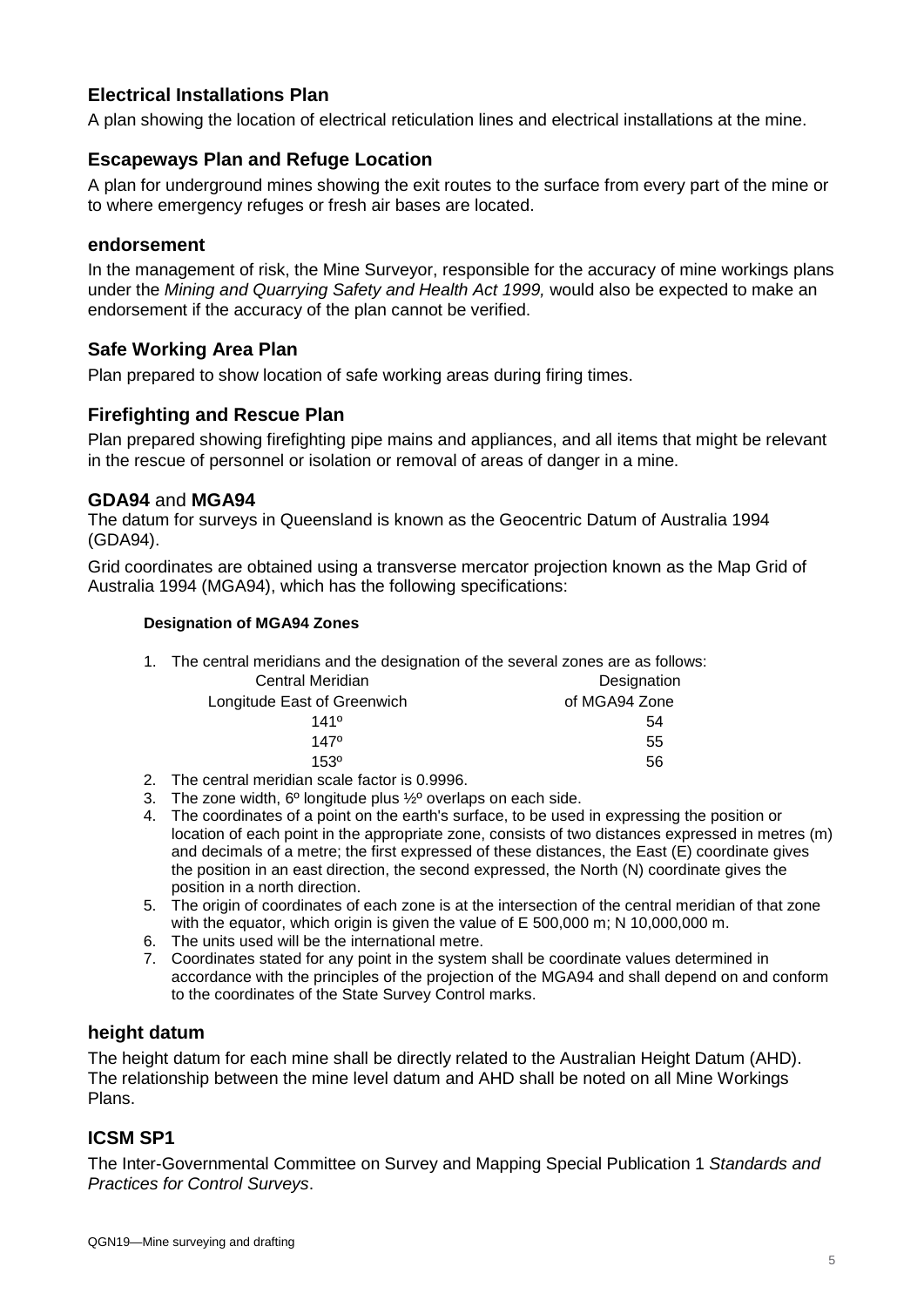## **MGA94**

Map Grid of Australia 1994 — see GDA94.

### **mine baseline**

A permanently marked survey line, established on the surface, from which surface and underground surveys are developed. The mine baseline may be computed from conventional or GPS observations.

## **Mine Control Stations**

A Mine Control Station is a substantially monumented position, with historical and physical stability. There should always exist on a mine site a minimum of two Mine Control Stations that are recognised permanent survey marks (PSMs). These PSMs shall be established as part of the State Survey Control Network, as described in the *Queensland Survey and Mapping Infrastructure Act 2003*. For an underground mine, the survey marks comprising the surface mine baseline shall be recognised PSMs.

### **Mine Surveyor**

A Mine Surveyor must be appointed at each mine site by the SSE. The Mine Surveyor's position description shall outline the assigned roles and responsibilities of the position including any legal obligations. The Mine Surveyor is the person responsible for surveying activities at the mine and for certifying the accuracy of the Mine Workings Plan, under section 58 of the MQSHA.

**Note:** When a survey is carried out in accordance with this guidance note, the Mine Surveyor must exercise such immediate oversight and personal direction of the work as is necessary to ensure that he or she has the knowledge to certify all aspects of the survey and that the survey has been carried out in accordance with sound professional practice and this Guidance Note.

#### **Mine Workings Plan**

Under section 58 of the MQSHA, a current plan is required to be kept.

#### **MQSHA**

*Mining and Quarrying Safety and Health Act 1999* (Qld)

#### **MQSHR**

Mining and Quarrying Safety and Health Regulation 2001(Qld)

#### **Orebody**

A mineralised mass whose characteristics have been deemed commercially viable. The term is used once the economic limits of the mineralised mass and its grade level have been examined.

#### **PSM**

permanent survey mark

#### **Seam**

any stratum or combination thereof mined as a discrete identity

#### **SSE**

Site Senior Executive at a mine site

## **Surface Facilities Plan**

A plan showing the location of entries to mine workings, ventilation fan installations, access roads, administration buildings and other information that may assist in an emergency.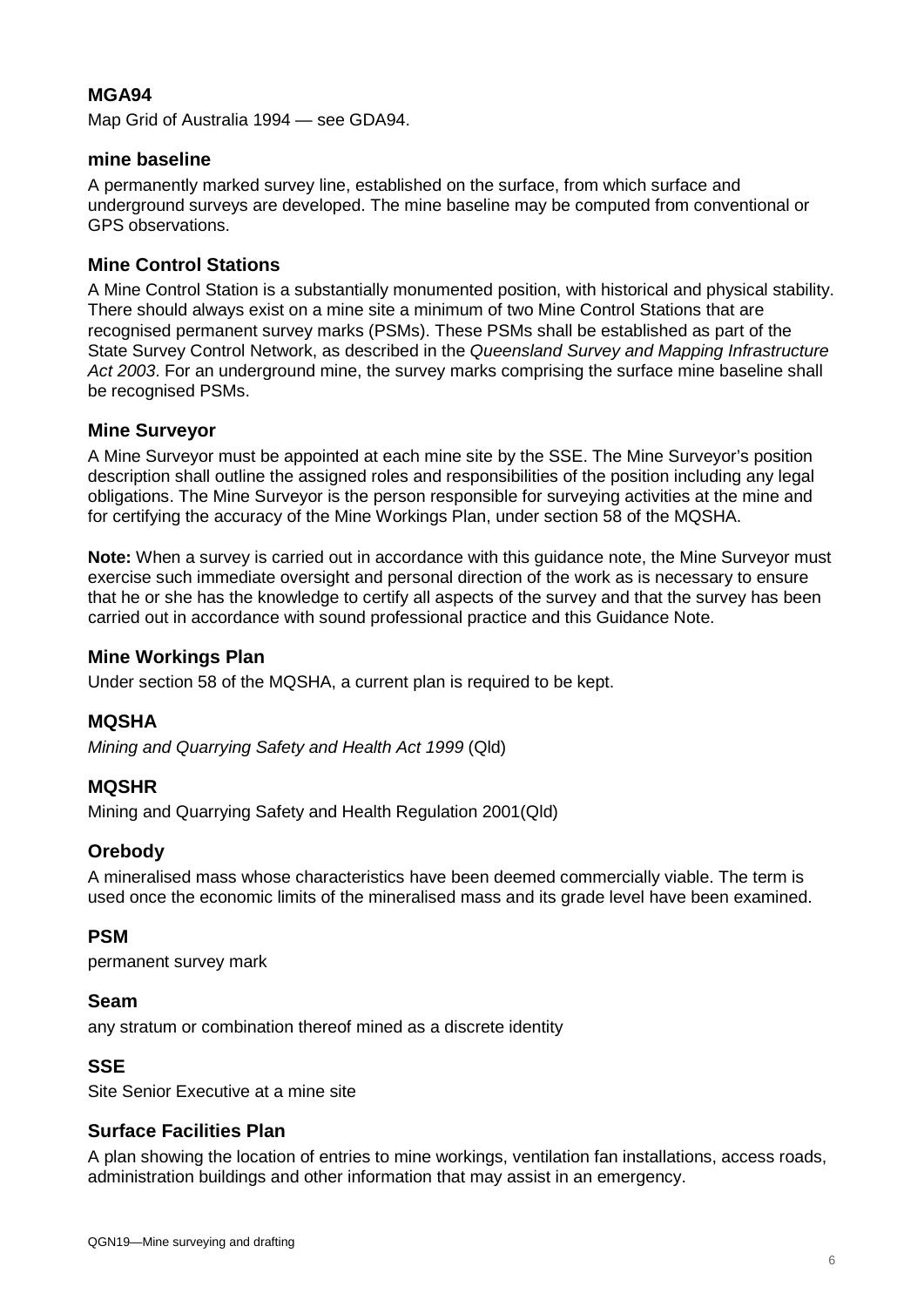## **Surface Services Plan**

A plan showing the location of both buried and surface services, e.g. water, power, compressed air, around the surface of the mine.

### **Surface Plan**

An overall plan showing the location of mine boundaries, bodies of water and possible inrush sources, surface contours, surface features likely to be affected by subsidence or, if disturbed by mining, cause danger to the mine.

#### **survey records**

For the purpose of this guidance note, survey records shall be taken to mean field books, level books, coordinate books, computer data files, calculations and any other notebooks, sheets or plans used for recording or storing relevant survey data, all survey observations, compilations and other relevant survey data whether recorded or stored manually or electronically.

#### **underground control network**

A series of interconnected stations appropriately identified and meeting ICSM SP1 Class C (or 1:20,000) accuracy standards that form the basis for all other surveys.

#### **Underground Services Plan**

A plan showing the location of services, e.g. water, power, compressed air, installed in the underground workings.

#### **Ventilation Plan**

A plan showing all ventilation appliances, airflow and gas-monitoring sites.

### **Working Survey**

A survey based on control surveys to develop the workings of a mine or to locate the position of the workings of a mine.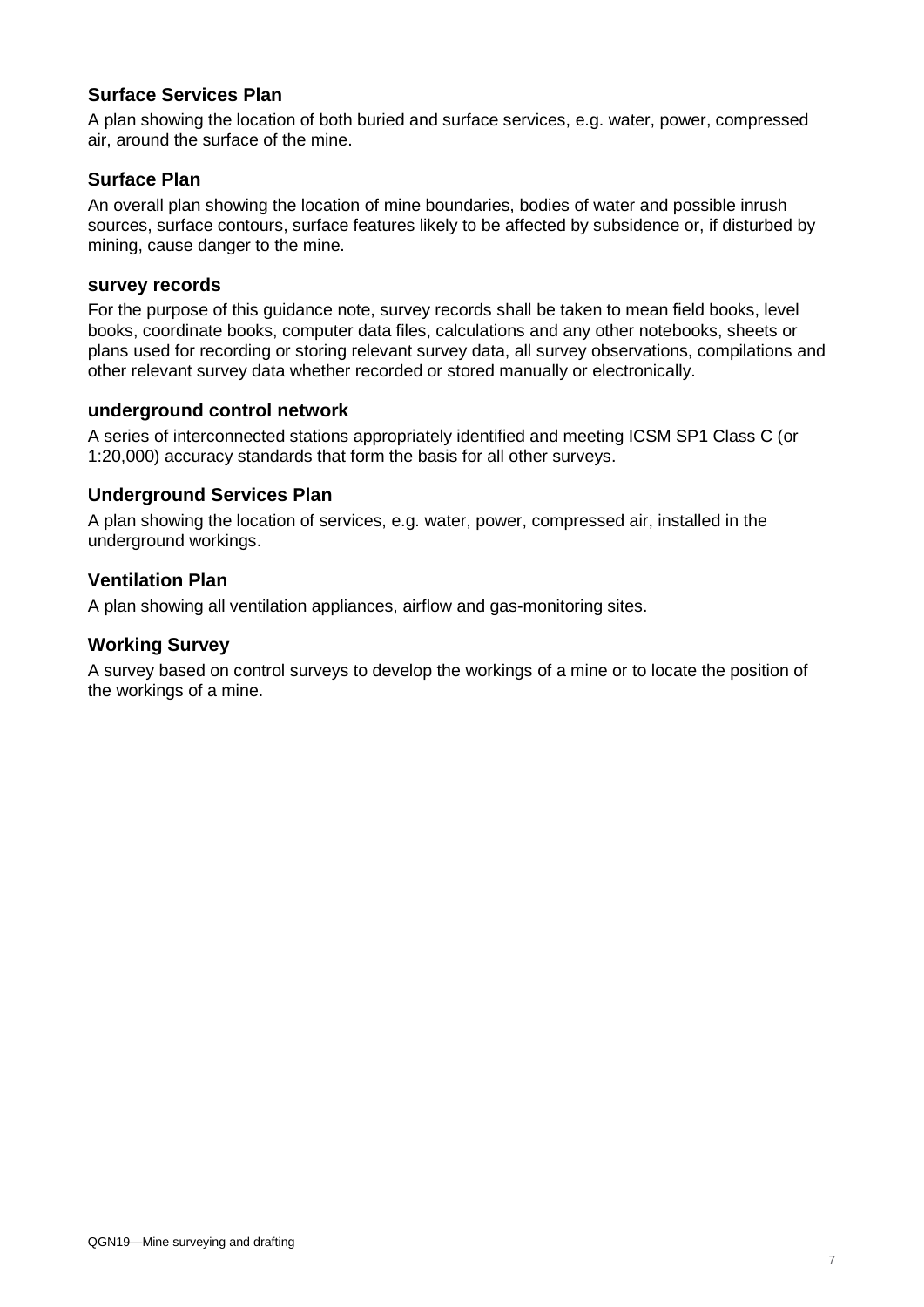## **3.0 Survey procedures**

## **3.1 Mine co-ordinate system**

All surface and underground surveys made and carried out in accordance with this guidance note shall have a known and documented relationship to the MGA94.

All mine surveys and plans shall originate from the Mine Control Network. The connection of the Mine Control Network to the state grid should be to Class B standards of accuracy as defined in ICSM SP1. Levelling on the minesite shall be propagated from a benchmark assigned AHD Reduced Level surveyed to Class LD spirit levelling (ICSM, SP1) or Class B from Trigonometric or GPS heighting.

## **3.2 Underground baseline**

If an underground baseline is used, it shall be in a suitable position and as long as practicable. The terminal marks shall be stable and durable. Baseline details shall be recorded on the Mine Workings Plan.

## **3.3 Traverses**

## **3.3.1 Accuracy**

Each underground control and subsidiary survey shall, where possible, be closed to the standard of accuracy as prescribed in ICSM, SP1 Class D*.* If closure is not practical, survey techniques recommended for achieving Class D or better should be employed. If loop closure is not practicable, the survey technique recommended is to undertake a two-way check traverse, closing within the accuracies mentioned in this section.

**Note:** All mine survey control stations that are part of a network of traverses with redundant observations should be adjusted accordingly.

## **3.3.2 Instrumentation accuracy**

Accuracy of all survey equipment must be checked according to manufacturers' recommendations, or site requirements.

The instrumentation used for control surveys and traversing should adhere to the following minimum precision specifications:

- angular measurements (horizontal and vertical)—maximum standard error of  $\pm 5$ "
- distance measurements—maximum standard error of  $\pm$  (3 mm + 5 ppm)
- GPS positioning—maximum standard error of horizontal positioning of  $\pm$  (10mm + 10 ppm)
- levelling—maximum standard error of levelling per kilometre of double run of  $\pm 4$  mm.

## **3.3.3 Marking**

Each underground control station shall be adequately referenced and substantially marked. As far as practicable, the marking shall be placed in a position least likely to be disturbed.

## **3.4 Correlation of surface and underground surveys**

Correlation between surface and underground surveys shall be consistent with a Class D survey as prescribed in ICSM SP1.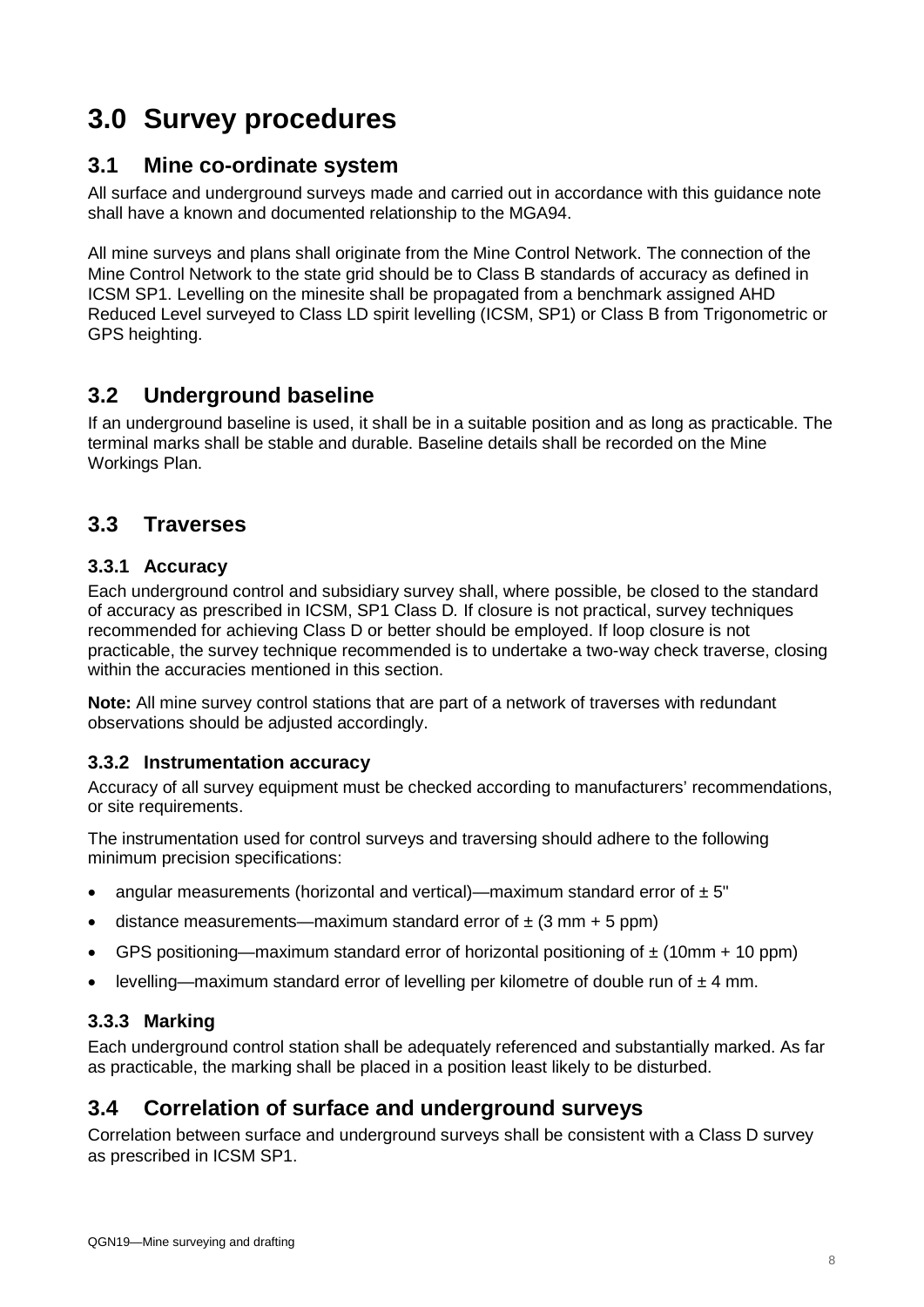An accurate correlation between surface and underground surveys should be established as soon as practicable, using best practice methods. The correlation of surface and underground surveys may be by:

- traversing through an adit or a decline or incline ramp
- plumbing one or more vertical shafts
- using a gyrotheodolite to establish azimuth
- a combination of these methods.

Where methods other than direct traverse through an adit, decline or incline ramp are employed for azimuth or coordinate transfer, the Mine Surveyor should certify that the survey is accurate and meets the requirements of the MQSHA.

Where vertical measurement is necessary for transferring the values from the surface baseline to a nominated underground baseline, best practice methods should be applied.

In correlating surface and underground surveys, where methods other than direct traverse are employed for azimuth or coordinate transfer, the survey records shall disclose what survey methods were used. Where vertical measurement is necessary for transferring the value of the surface benchmark to a nominated underground benchmark, the maximum permissible error should not exceed 0.05 m.

## **3.5 Accuracy of levelling**

## **3.5.1 Order of accuracy of benchmarks**

Such levelling shall be to ICSM, SP1 Class LD standard of accuracy. For open-cut mines, only one benchmark to this accuracy is required.

## **3.5.2 Order of accuracy of workings**

Such levelling shall be to ICSM SP1 Class LE standard of accuracy or to within 0.1 m.

## **3.6 Survey records and supply of survey information**

Systematic care should be taken for the safe and fireproof storage and preservation of mine plans, notebooks, traverse records and associated calculations, correlation records and associated calculations, co-ordinate books, sheets and other records from which the workings have been plotted.

Survey records for each of the following purposes should be kept at the survey office for the mine:

- 1. surface and subsidence surveys
- 2. surface levelling
- 3. underground control surveys
- 4. underground subsidiary surveys
- 5. underground levelling
- 6. calculations
- 7. any other relevant information.

Such survey records shall be maintained manually on a stable material or microfilm, or stored electronically, or stored by other means not visually perceptible without the aid of a machine or device.

Where survey records are maintained in manual form, the following are to be observed:

1. All survey books shall be maintained in good order and shall have the following description attached: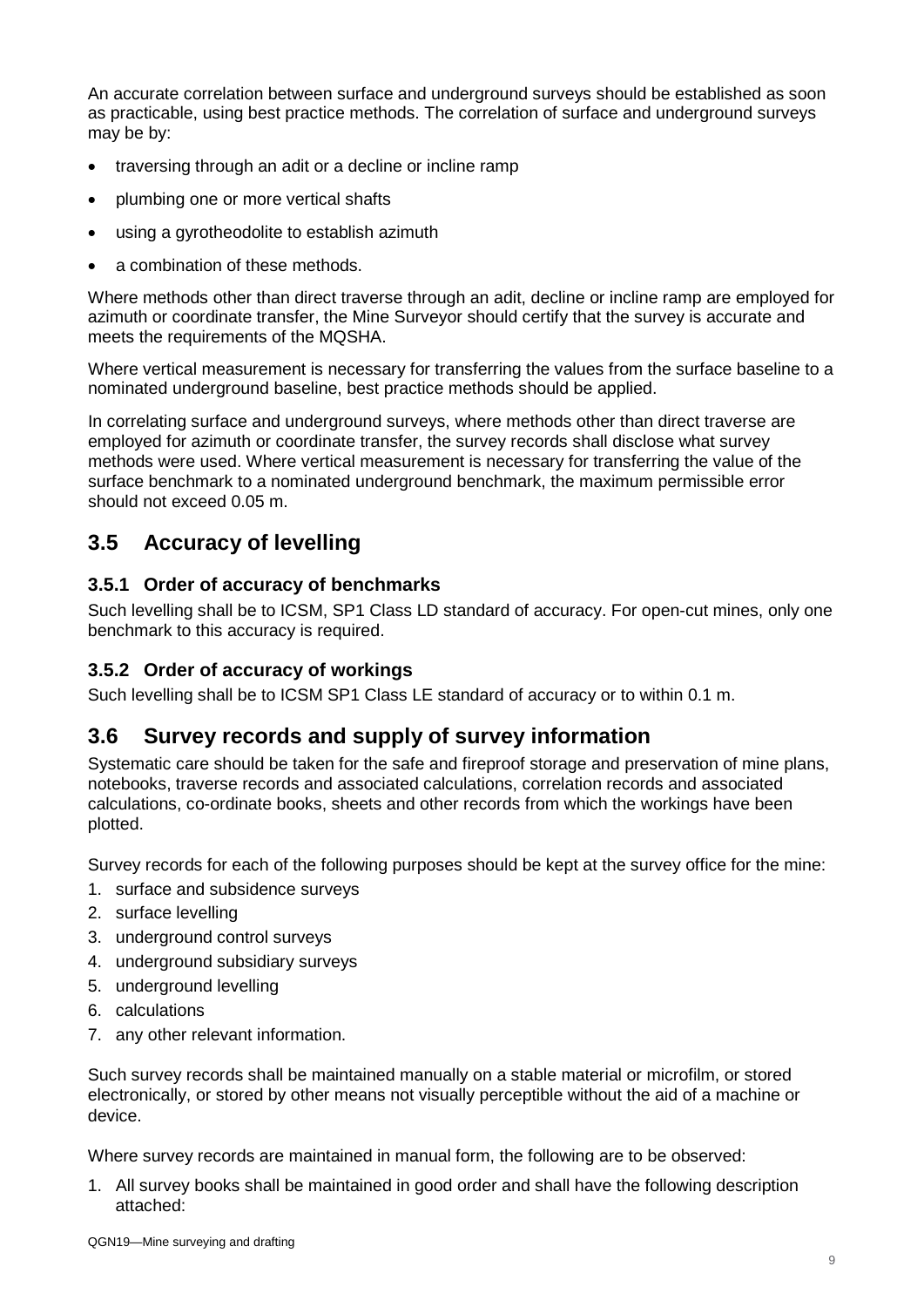- a. titled with the mine name
- b. location name to which the book refers
- c. consecutive index number.
- 2. The following procedures shall be adopted for entries into survey books:
	- a. All survey observations and measurements shall be recorded at the time of survey.
	- b. In the event of alteration of a mistake there shall be no erasure. The incorrect entry should be struck through and the correction written above.
	- c. The datum line of the survey and the azimuth adopted shall be clearly indicated.
	- d. Lengths shall be entered at the time they are measured. Where appropriate*,* corrections shall be noted and the lengths deduced there from shall be clearly indicated.
	- e. Bearing and distance from reference marks must be clearly shown.
	- f. Lines re-measured shall be so specified and original distances and bearings shown.
	- g. The Mine Surveyor shall sign the field book to certify that the work shown was performed by him or under his supervision and indicate the date on which the work was performed.

Where survey records are maintained in an electronic or other storage system in a form that can't be seen without the use of a machine or a device, a complete and separate duplicate of these records shall be preserved on paper or microfilm, or on magnetic tape or disc or other permanent electronic medium.

The Manager or the Mine Surveyor of any mine, on the request of the Chief Inspector, shall make all or any survey records or certified copies, available on a stable material.

Once a mine has been abandoned, all survey records relevant to the preparation of the Mine Workings Plan shall be submitted to the Chief Inspector within 14 days (unless otherwise directed in writing).

## **3.7 Requirements where workings are to become inaccessible**

Before any part of the workings of a mine become inaccessible, the position of all points of the workings shall be established from a working survey (where practical and safe to do so). Sufficient levels shall be taken to enable contours of the floor of the working section to be shown on the Mine Workings Plan.

## **3.8 Surface movement and subsidence**

A survey into surface movement and subsidence shall be carried out in accordance with this guidance note. All subsidence data including field notes shall be kept at the mine in accordance with clause 3.6.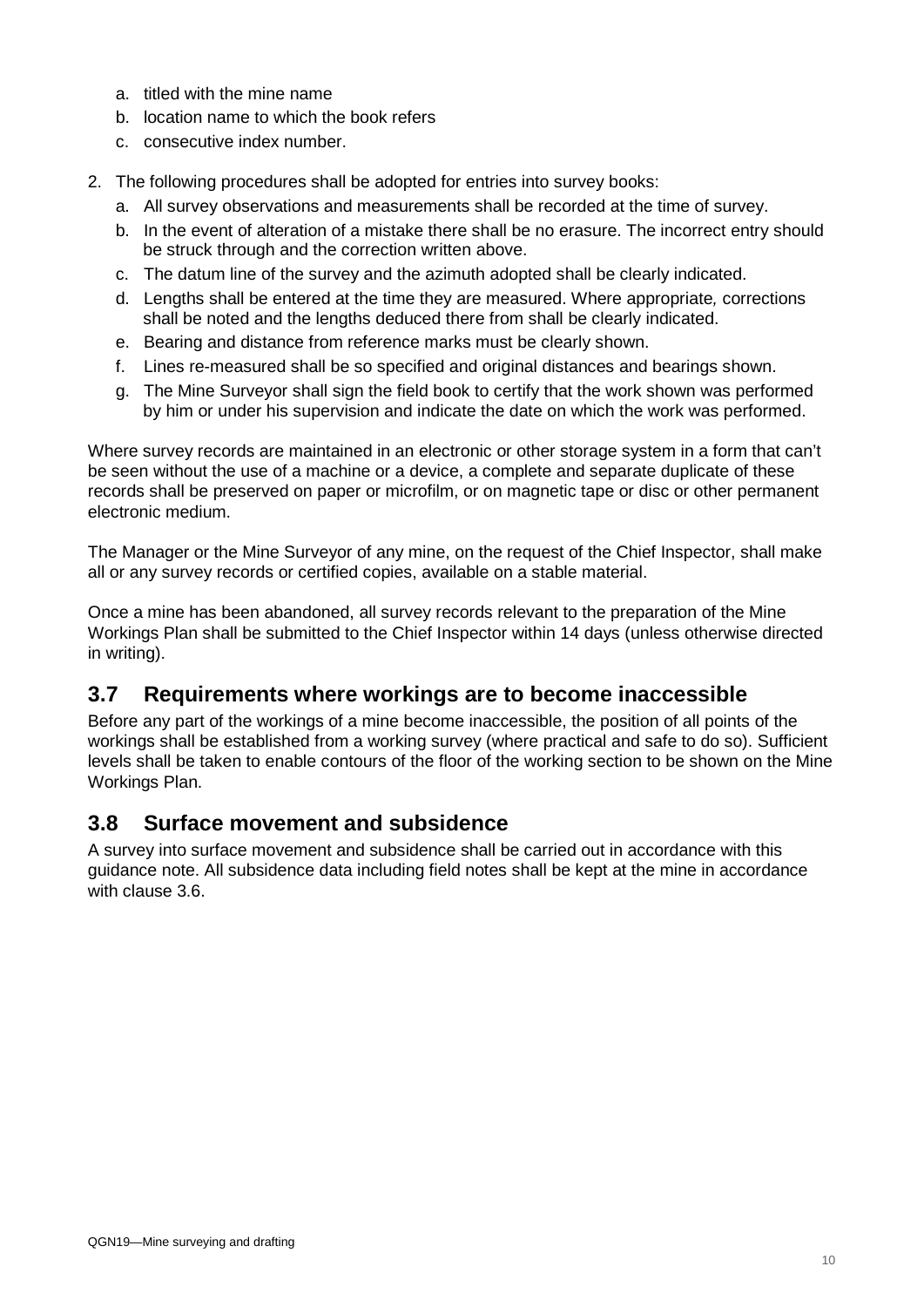## **4.0 Mine Workings Plan**

## **4.1 General**

## **4.1.1 Authorisation**

The Mine Workings Plan is required to be kept at a mine. A yearly archived copy is to be maintained to show historical location of mine workings.

## **4.1.2 Preparation**

The Mine Workings Plan shall be prepared by or under the supervision of the Mine Surveyor. The plan shall be prepared within three months of the opening of the mine or such other time as the Chief Inspector may direct by notice in writing served on the SSE of the mine.

## **4.1.3 Composition**

The Mine Workings Plan (for the purpose of this section) is prepared from the digital form of the plan held in the computer. It is produced in a digital file and in hard copy for presentation and archiving.

In the digital form, the Mine Workings Plan shall be compiled as a number of themes/layers for the whole of the mine as described in section 4.2.1, in a software program of the Mine Surveyor's choice and compatible with the department's software.

The hard copy of the Mine Workings Plan shall consist of bench/level workings sheets for each bench/level being worked, prepared as shown in Appendix A of this guidance note.

## **4.2 Preparation by digital methods**

## **4.2.1 Group Associations—Themes/layers for underground and open-cut mines**

For the preparation of the Mine Workings Plan for the bench/level being worked within the mapping area of the mine plan sheets, information specific to the following shall be captured as a minimum:

- mining
- safety
- survey
- ventilation
- geology and geomechanics
- services
- fixed plant and infrastructure
- other engineering information.

## **4.3 Hard copy of Mine Workings Plan**

A copy of the Mine Workings Plan, to be held at the mine shall be prepared at the end of each 12 month period. It should be prepared from the digitally held data and presented as shown in Appendix A of this guidance note.

The Workings Plan seam sheets will be produced on paper. Previous copies may be archived or destroyed on preparation of the updated copy.

In the case of a Mine Surveyor ceasing duties, a copy of the Workings Plan sheets will be retained in hard copy at the mine.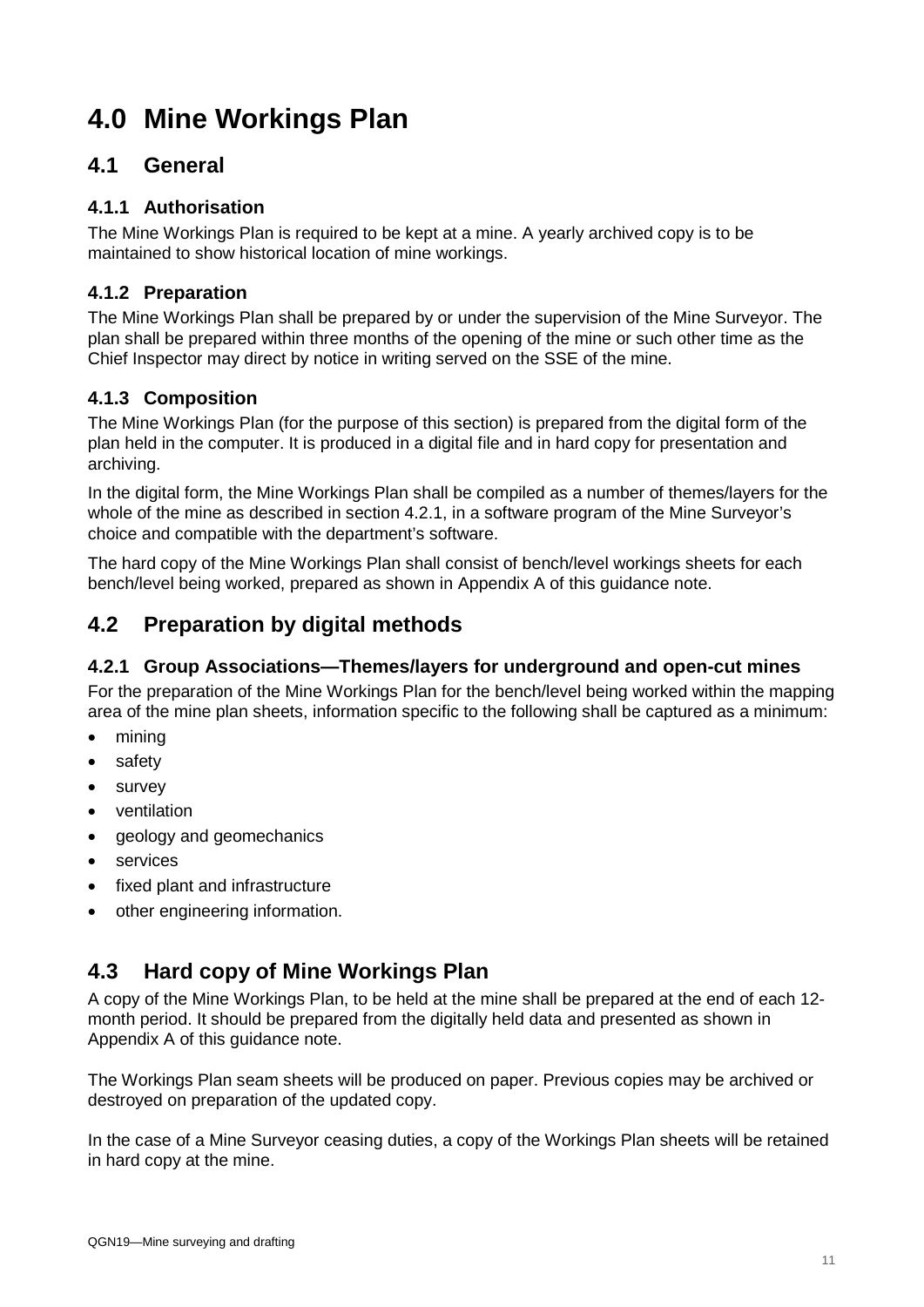When the mine is discontinued or abandoned, a copy of the Workings Plan sheets will be sent to the Chief Inspector.

## **4.4 Additional information**

Nothing in this guidance note shall prevent the Mine Surveyor from including any additional information on the Mine Workings Plan, providing it is shown in a manner consistent with this guidance note.

The Mine Surveyor shall show on the Mine Workings Plan any additional information as directed in writing by the Chief Inspector.

The Mine Surveyor shall ensure that any condition that could be hazardous to either the mine or adjacent mines or adjacent work areas is recorded accurately on the plan.

## **4.5 Endorsement**

Where any information shown on the Mine Workings Plan is in doubt or any other information that the Mine Surveyor considers requires endorsement, the Mine Workings Plan shall be suitably endorsed (see Appendix B).

## **4.6 Old workings/surveys**

Where practicable, old workings/surveys should be changed to the current mine datum, related to GDA94, and suitably endorsed.

## **4.7 Certification**

The Mine Workings Plan sheets shall be certified by the Mine Surveyor by:

- signing and dating each working sheet (in the case of the hard copy)
- signing and dating a CD with a permanent marker (in the case where they are stored digitally).

By certifying each sheet of the hard copy or signing the CD of the Mine Workings Plan, the Mine Surveyor is declaring that, for that 12-month period:

- 1. The Mine Workings Plan has been prepared in accordance with this guidance note.
- 2. The surveys shown on the Mine Workings Plan have been completed to an accuracy as prescribed in this guidance note.

## **4.8 Certification history**

The Mine Workings Plan sheets, produced from the digital form, shall have a Certification of Accuracy schedule displaying the certification details for each year charted since the commencement of this guidance note.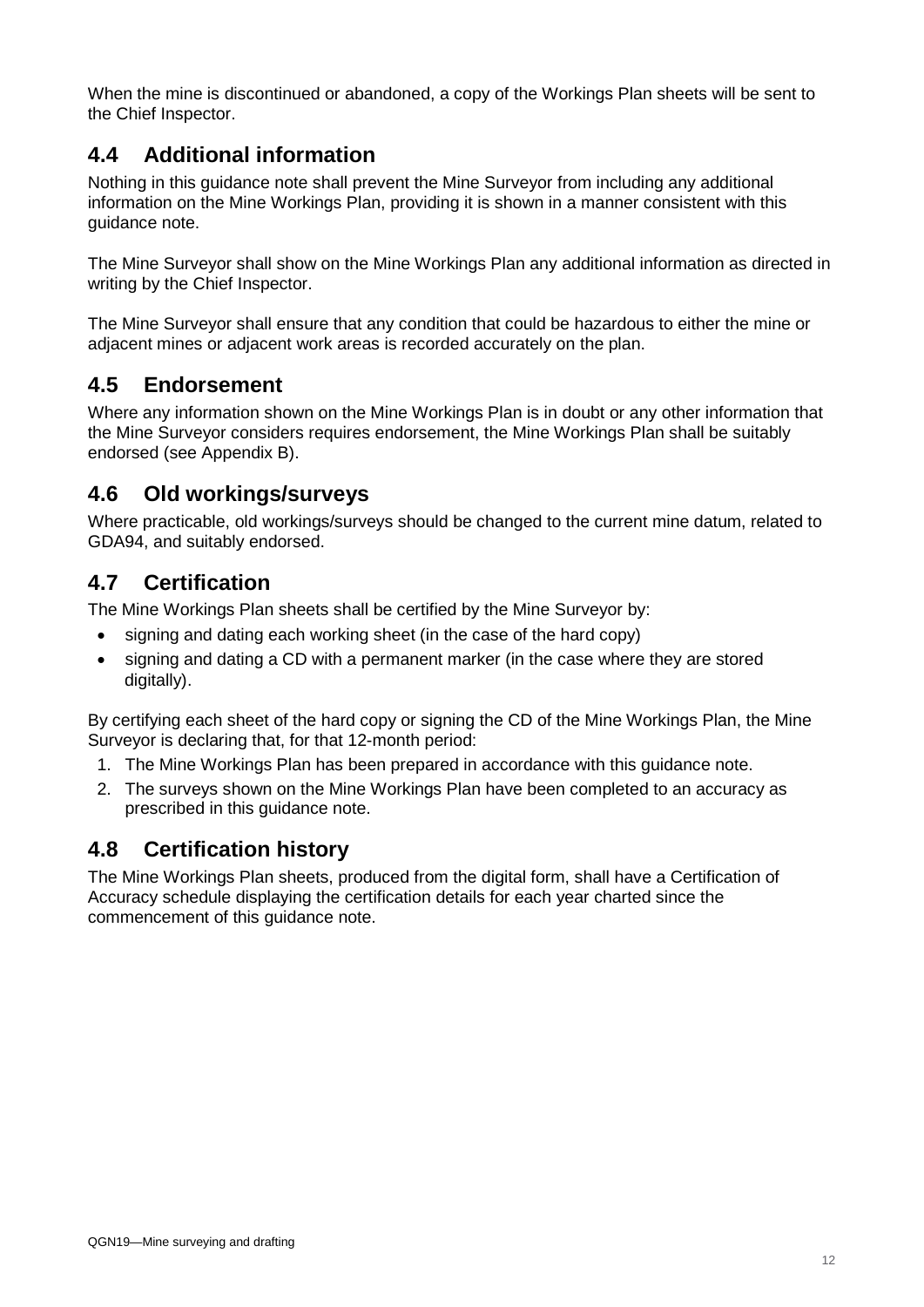## **5.0 Supply of Mine Workings Plan for closed and abandoned mines**

## **5.1 Abandonment**

Statutory provisions pertaining to plans of abandoned mines appear in section 58 of the MQSHA. Where a mine is abandoned the person who was the mine operator immediately before the abandonment must send the Chief Inspector the Mines Workings Plan, or an accurate copy prepared under the supervision of the Mine Surveyor, within 14 days after the abandonment.

## **5.2 Charting for discontinuance or abandonment**

On the discontinuance or abandonment of a mine, the Mine Workings Plan shall be charted, dated and signed by the Mine Surveyor to the date of discontinuance or abandonment. The Mine Surveyor shall place a broken line around the extent of the workings at the time of discontinuance or abandonment, and date and initial this line.

The note 'Charted to date of discontinuance' or 'Charted to the date of abandonment' shall be shown in the Certification of Accuracy schedule above the date and the Mine Surveyor's signature. Upon the completion of the required charting or preparation, the Chief Inspector is to be notified by the SSE that the plans are available for inspection.

Where the workings of a mine are deemed discontinued or abandoned, a digital record, suitable for archiving and future reference, and a plan in the form described in Appendix A (supplied on durable stable polyester matt material) shall be provided to the Chief Inspector.

Within 14 days after the abandonment of the mine, the person who was the mine operator immediately before the abandonment, must give the Chief Inspector plans showing the extent of operations undertaken at the mine. The plans must be in a format and of a quality required by the Chief Inspector.

## **5.3 Cessation of duties of the Mine Surveyor**

Before permanent cessation of duties of the Mine Surveyor, the mine workings shall be surveyed in accordance with this guidance note up to the date of cessation of the Mine Surveyor. The Mine Surveyor shall show the date of the workings at the time of cessation on these plans in a similar manner to that of the annually submitted Mine Workings Plan.

The note 'Charted to date of cessation of duties of the Mine Surveyor ' shall be shown in the 'Certification of Accuracy' schedule above the date and the Mine Surveyor's signature.

The Mine Surveyor (by signing and dating the Certification of Accuracy schedule and by signing and dating the CD with a permanent marker) shall declare that, for the period from the last annual plan submission:

- 1. The Mine Workings Plan has been prepared in accordance with this guidance note.
- 2. The surveys shown on the Mine Workings Plan have been completed to a level of accuracy prescribed in this guidance note.

On the cessation of duties at the mine, the Mine Surveyor shall produce (on a durable medium) a copy of the mine workings for retention at the mine's office. The outgoing Mine Surveyor should, where possible and with the consent of the mine owner, take a copy of the sheets for their own record. The incoming Mine Surveyor should make a copy of the sheets for a record of commencement of work.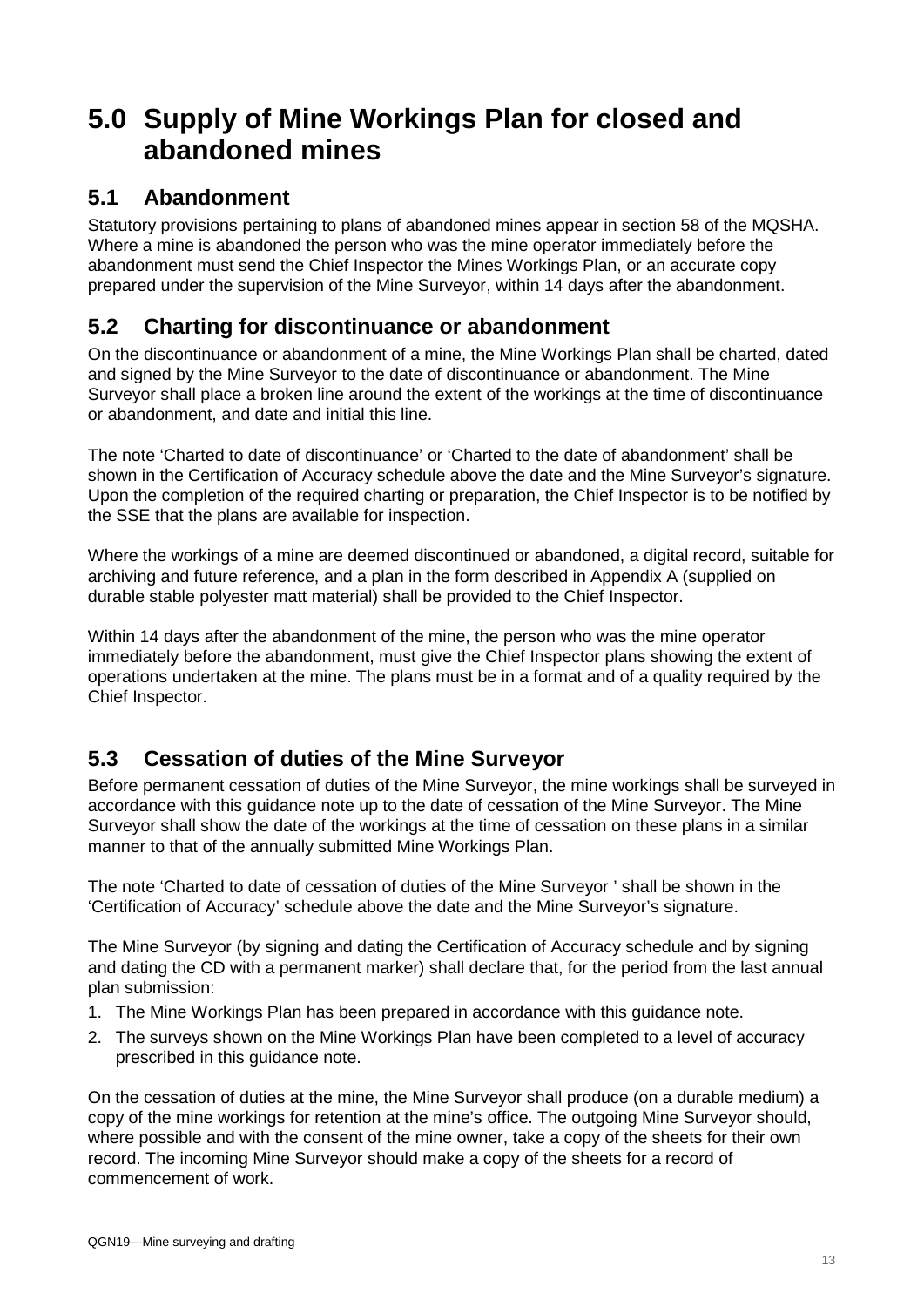## **6.0 Other plans required**

## **6.1 Plan standards—general**

This section refers to all plans other than the Mines Workings Plan (covered elsewhere in this guidance note). These plans should be drafted by, or under the supervision of, the Mine Surveyor and be:

- 1. prepared in accordance with the relevant Australian Standard—in particular, but not limited to AS 4368, AS 2916 and the Australian Standard(s) for technical drawing
- 2. drawn at a suitable scale, but not less than 1 in 10,000
- 3. updated as required
- 4. provided to all parties mentioned and displayed in locations, as required.

The Mine Surveyor will only be responsible for the accuracy of mine survey data on these plans. The Mine Surveyor will not be responsible for the distribution of these plans.

## **6.2 Certification of plans by an authorised mine official**

A plan referred to in section 6 of this guidance note shall have an appropriate area allocated for certification by the relevant mine official. Such certification shall indicate the origin of the information and that the information shown on the plan is truly represented.

## **6.3 Combining mine plans**

Nothing shall prevent the Mine Surveyor from combining plans in this section, provided legibility of the combined plans is retained.

## **6.4 Surface and underground mine plans**

**Note:** These plans may use other plans described above.

## **6.4.1 Mines Rescue Plan**

This is considered a due diligence requirement and must be drawn in such a way to assist the mine during a mine's rescue.

## **6.4.2 Underground Escapeways Plan**

This plan shall show primary and secondary escape routes from every part of the mine to the surface, as well as the location and contents of self-rescuer caches, underground telephone stations, other communication devices, places of refuge and ventilation control devices.

As a minimum, a current copy of the Escapeways Plan must be held at the following locations:

- 1. the surface noticeboard
- 2. self-rescuer caches
- 3. underground places of refuge
- 4. underground crib rooms
- 5. the mine's control room.

The Underground Mine Manager shall certify the Escapeways Plan for its correctness. This plan is to be updated monthly or as often as it becomes outdated.

## **6.4.3 Electrical Installations Plan**

This plan shall be certified as true and correct for electrical information by the competent person.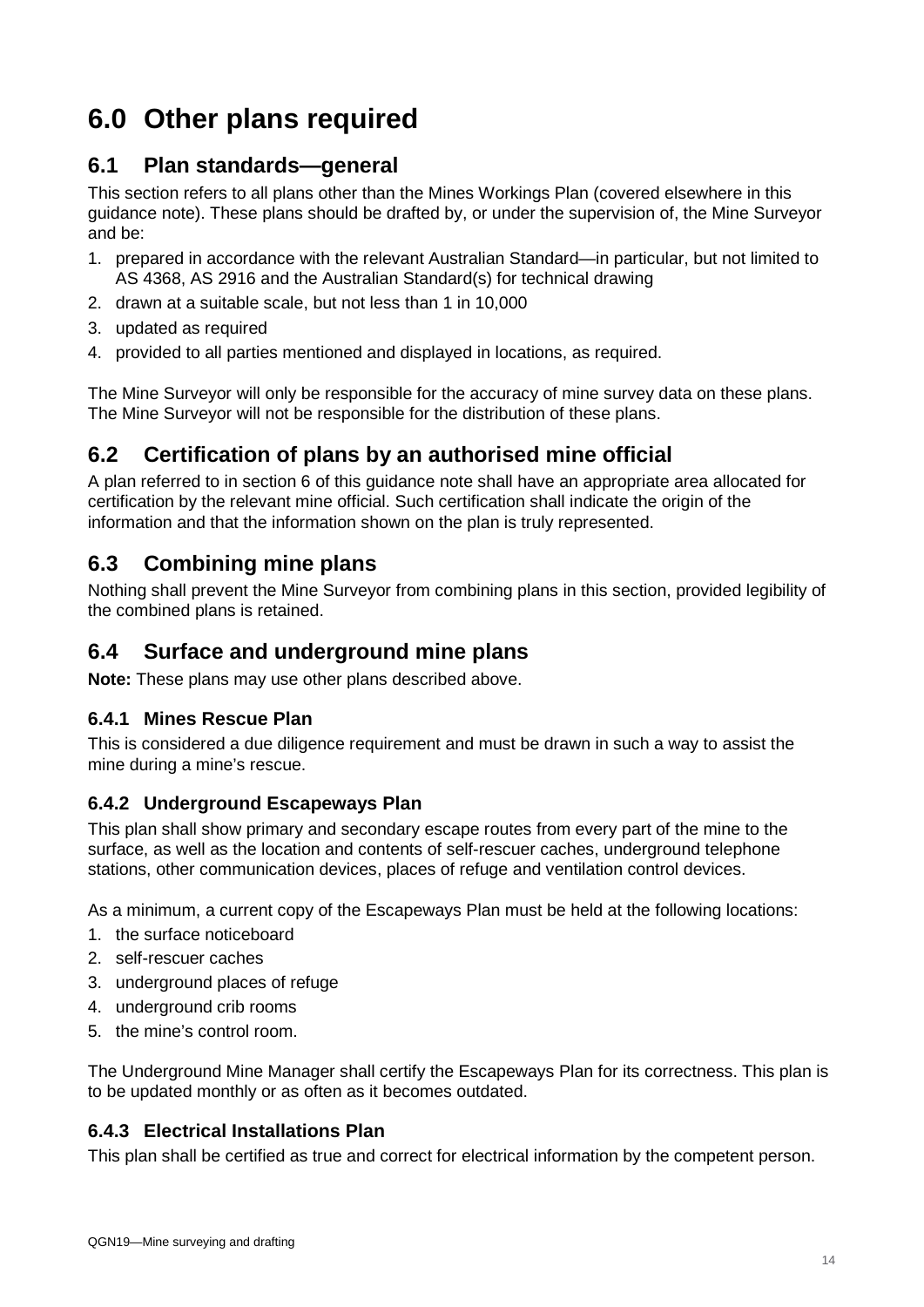## **6.4.4 Communication System Plan**

This plan shall be certified as true and correct for information by the competent person.

## **6.4.5 Site Services Plan**

This plan shall be certified as true and correct for information by the competent person.

### **6.4.6 Ventilation Plan**

The appointed Ventilation Officer for the mine shall certify the Ventilation Plan for its correctness.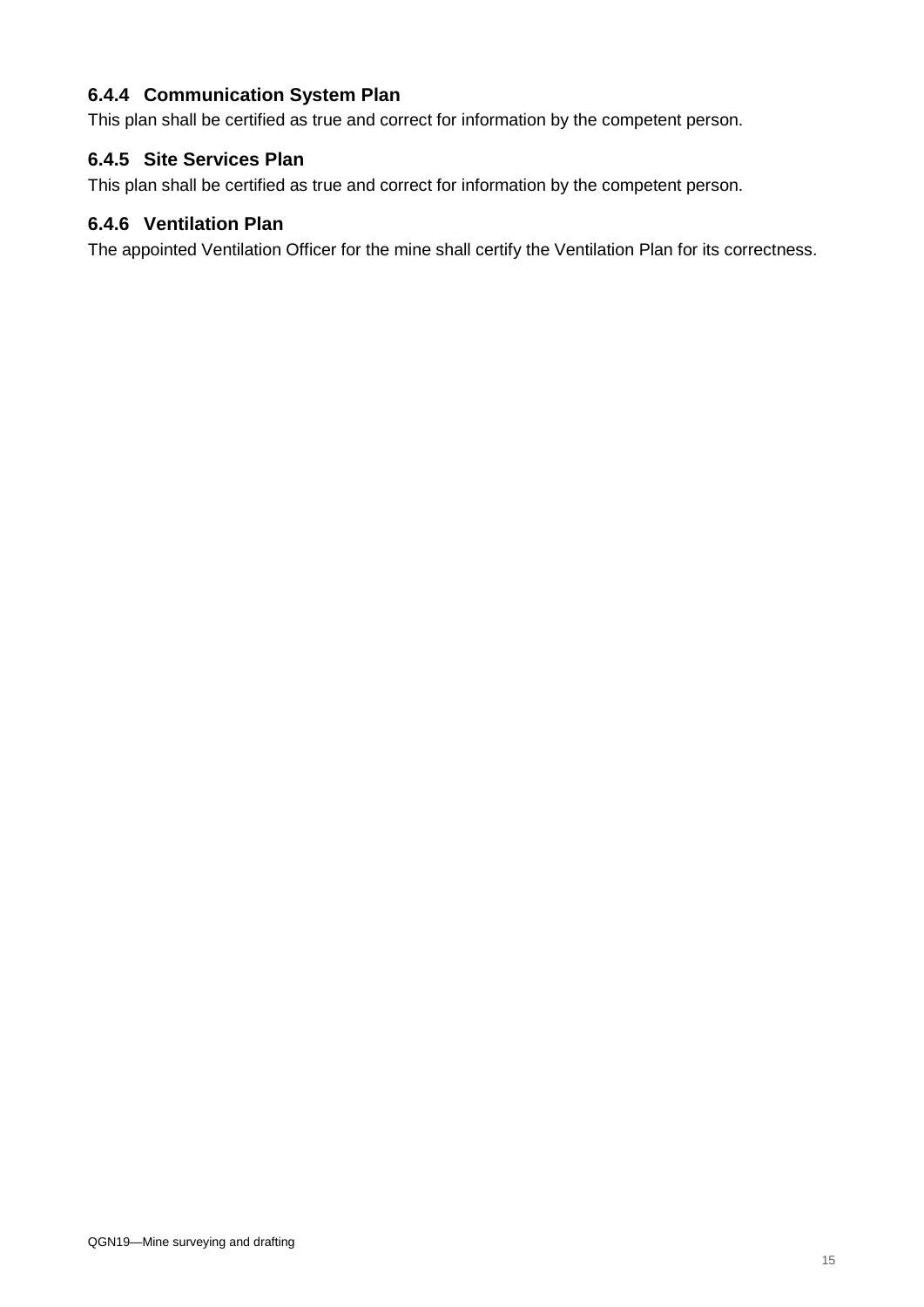## **Appendix A**

## **Mine Workings Plan: information to be presented on hard copy**

#### **General**

The mine shall be mapped on each bench and level at a suitable scale. The dimensions of the Working Sheets shall accord with this guidance note and the International Standards Organisation.

#### **Underground mines**

Each Level Working Sheet shall show the following detail:

#### **The heading should include the:**

- 1. name of the mine, e.g. *Mine Workings Plan of Acme Mine*
- 2. Parish and County names and the 1:100000 sheet map name(s) and number(s)
- 3. name of the level being worked
- 4. number of the sheet and the number of sheets that make up the extent of Mine Workings, e.g. Sheet 1 of 6.

#### **The map surround should contain:**

- 1. the reduction ratio and a graphical (bar) scale together with a statement that all measurements are in metres
- 2. a statement that the datum of the coordinates is the MGA94, or conversion parameters to MGA94
- 3. a north point indicating grid north, and magnetic north
- 4. a schedule of symbols used on the particular sheet
- 5. a sheet index showing:
	- all the sheets necessary to cover the mine workings
	- the number of each sheet
	- an outline of the mining lease
	- an outline of the mine workings
	- the particular sheet shown by a heavy outline
- 6. a schedule of endorsements made by the Mine Surveyor (see Appendix B)
- 7. a Certificate of Accuracy schedule of the sheet (see Appendix B)
- 8. the origin of levels and the grid bearing and terminal survey stations of the mine baseline.

#### **The mapping area should show:**

- 1. all detail plotted to a suitable scale
- 2. the workings of the mine on that level—location of active and unsurveyed voids, and backfilled voids, including type of backfill
- 3. stope names and sufficient crosscut and drive names/numbers to clarify the naming/numbering system; contours of the floor of the working section at no greater than 5 m intervals for shallow dipping ore bodies
- 4. the position of all shafts, drives, decline, incline, winzes, raises, ore passes, vertical openings and bins within that sheet
- 5. the position of haulage (brace level) and ventilation shafts and ventilation fans
- 6. fresh air bases, escape ladder ways, second means of egress
- 7. ventilation devices and systems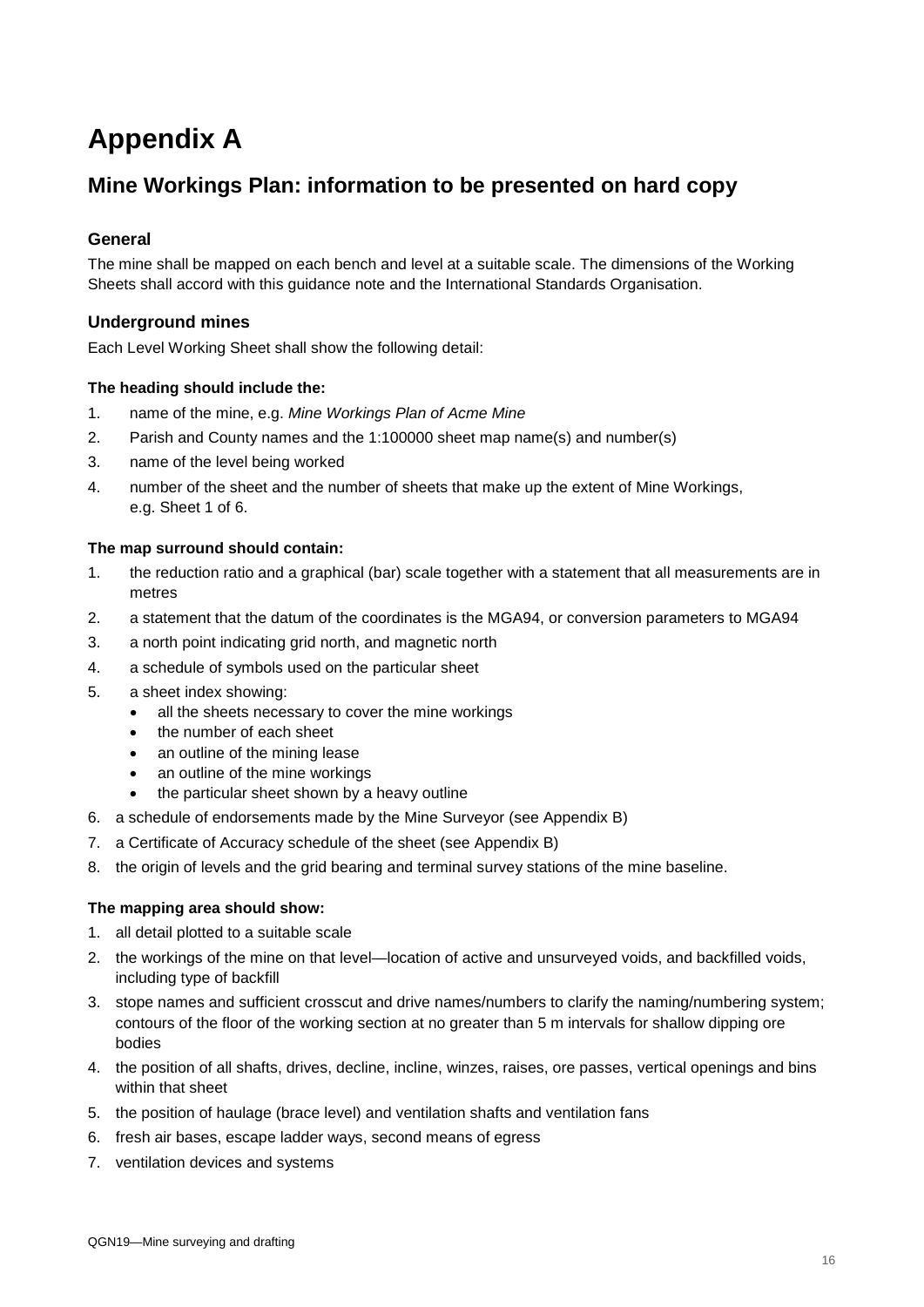- 8. major engineering infrastructure, including all buildings—fixed and portable—including offices, workshops, warehouses, power stations, transformers (major electrical installations), and overhead and underground power transmission lines
- 9. crushing and grinding plant, metallurgical plant, storage and loading facilities, access roads, car parks and surface haul roads
- 10. conveyors, stockpile and ROM areas, including reclaim tunnels
- 11. rail sidings
- 12. bulk chemical storage bins and process vessels
- 13. bulk fuel storage tanks and fuelling areas
- 14. explosives and detonator magazines
- 15. ANFO plants and storage
- 16. all workings within 100 m of the current workings including workings of adjacent mines
- 17. an outline of all workings in any direction within 30 m of the current bench/level being worked
- 18. the position of all boreholes within that sheet or
	- where it is not practical to show all boreholes on the level workings sheet, a separate 'Borehole Plan', which shall become part of the Mine Workings Plan, shall be produced as an overlay, or
	- an electronic record (database) containing all necessary information and in the same grid reference system as the Working Plans to produce a borehole overlay plan.
- 19. a reference on the Level Workings Sheet to indicate the existence of the borehole overlay sheet and/or electronic database.
- 20. all boreholes identified by type, name and current status (e.g. open, sealed, not intersecting level)
- 21. where boreholes have been drilled in adjacent strata, sufficient reduced levels to indicate their position
- 22. remnant stubs of any boreholes that may have been removed by the mining process, as these may present a hazard to future mining operations; boreholes that have been entirely removed are not required to be shown
- 23. nature, location and dimensions, as accurately as they are known, of any metallic, radioactive or other potentially harmful material left in any borehole intersecting or lying within a working seam
- 24. date lines (by dashed lines) indicating the extent of the workings for each annual survey reporting period and the date and the initial of the Mine Surveyor shall be shown in this location in the format provided by AS 4368.
- 25. position of survey stations or benchmarks and their identification.
- 26. boundaries of any creek, river, watercourse, lake, sea, dam, tailings dam or other possible inrush source on the surface within the mine's boundaries or on land adjacent to the mine (shown in blue)
- 27. boundaries of any road, railway, power line, reserve or easement on the surface that are within the mine's boundaries
- 28. positions and details of all geological features on the level
- 29. surveyed locations of all abandoned mining equipment, including, for example, mobile plant and conveyors
- 30. surveyed locations and other details of all known hazardous substances including rock types and boreholes
- 31. mine boundaries
- 32. mining lease boundaries
- 33. cadastral boundaries with annotated identification
- 34. Parish and County boundaries with annotated identification
- 35. locations of any artificial structures on the surface within the mine's boundaries
- 36. extents of open shafts, stopes or open pits at the surface
- 37. extent of caved ground due to underground mining
- 38. decline portals and access roads
- 39. site fencing and gates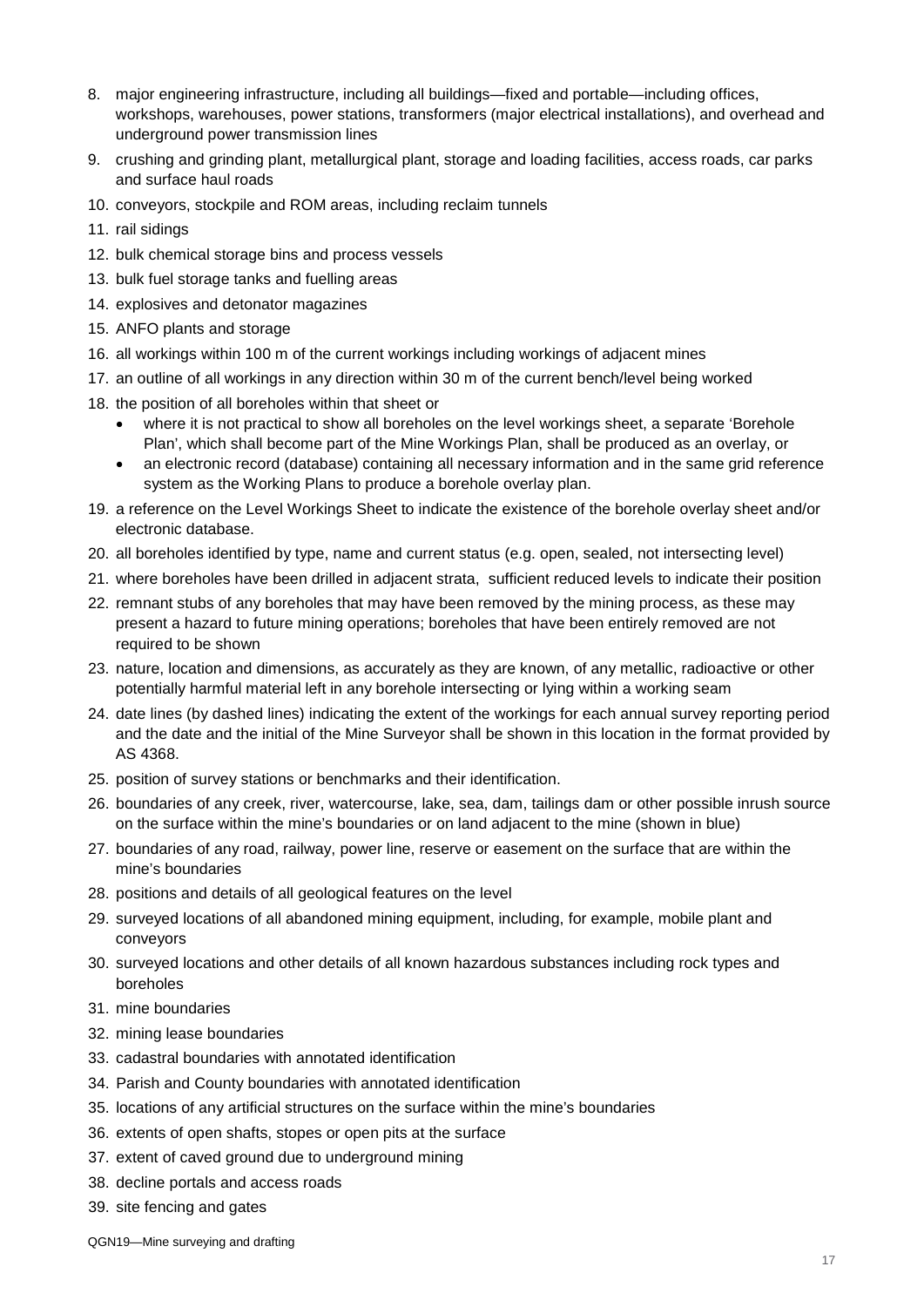- 40. tailings pipelines and dams, associated infrastructure
- 41. waste dumps and material contained
- 42. tyre dumps
- 43. drainage and water retention structures, dams and water tanks
- 44. surface and underground pipelines
- 45. drainage and service boreholes
- 46. boreholes that may affect the safety of the mine
- 47. natural features, including water courses and lakes
- 48. any disused buildings, plant or shafts from older or defunct mine workings within the mining lease or claim area
- 49. surface spot levels or contours
- 50. survey reference marks and baseline.

#### **Open-cut mines**

Each bench Working Sheet shall show the following detail:

#### **The heading should include:**

- 1. name of the mine, e.g. *Mine Workings Plan of Acme Mine*
- 2. Parish and County names and the 1:100000 sheet map name(s) and number(s)
- 3. name of the bench being worked
- 4. number of the sheet and the number of sheets that make up the extent of Mine Workings, e.g. Sheet 1 of 6.

#### **The map surround should contain:**

- 1. the reduction ratio and a graphical (bar) scale together with a statement that all measurements are in metres
- 2. a statement that the datum of the coordinates is the MGA94, or conversion parameters to MGA94
- 3. a north point indicating grid north , and magnetic north
- 4. a schedule of symbols used on the particular sheet
- 5. a sheet index showing :
	- all the sheets necessary to cover the open-cut mine
	- the number of each sheet
	- an outline of the mine facilities and operations
	- the particular sheet shown by a heavy outline
- 6. a schedule of endorsements made by the Mine Surveyor
- 7. a schedule of certifications of the accuracy of the sheet
- 8. the origin of levels and the grid bearing and terminal survey stations of the mine baseline.

#### **The mapping area should contain:**

- 1. all detail plotted to a suitable scale
- 2. the workings of the mine on that bench
- 3. contour lines at an interval of 5 m or less on the bench workings floor (shown in brown)
- 4. outlines of limit of highwall mining
- 5. outlines of the excavated pits
- 6. stockpiles, waste dumps,(including material contained) rubbish tips and tyre dumps
- 7. all workings within 100 m of the current workings including workings of adjacent mines
- 8. outlines of all workings in any direction within 30 m of the current bench/level being worked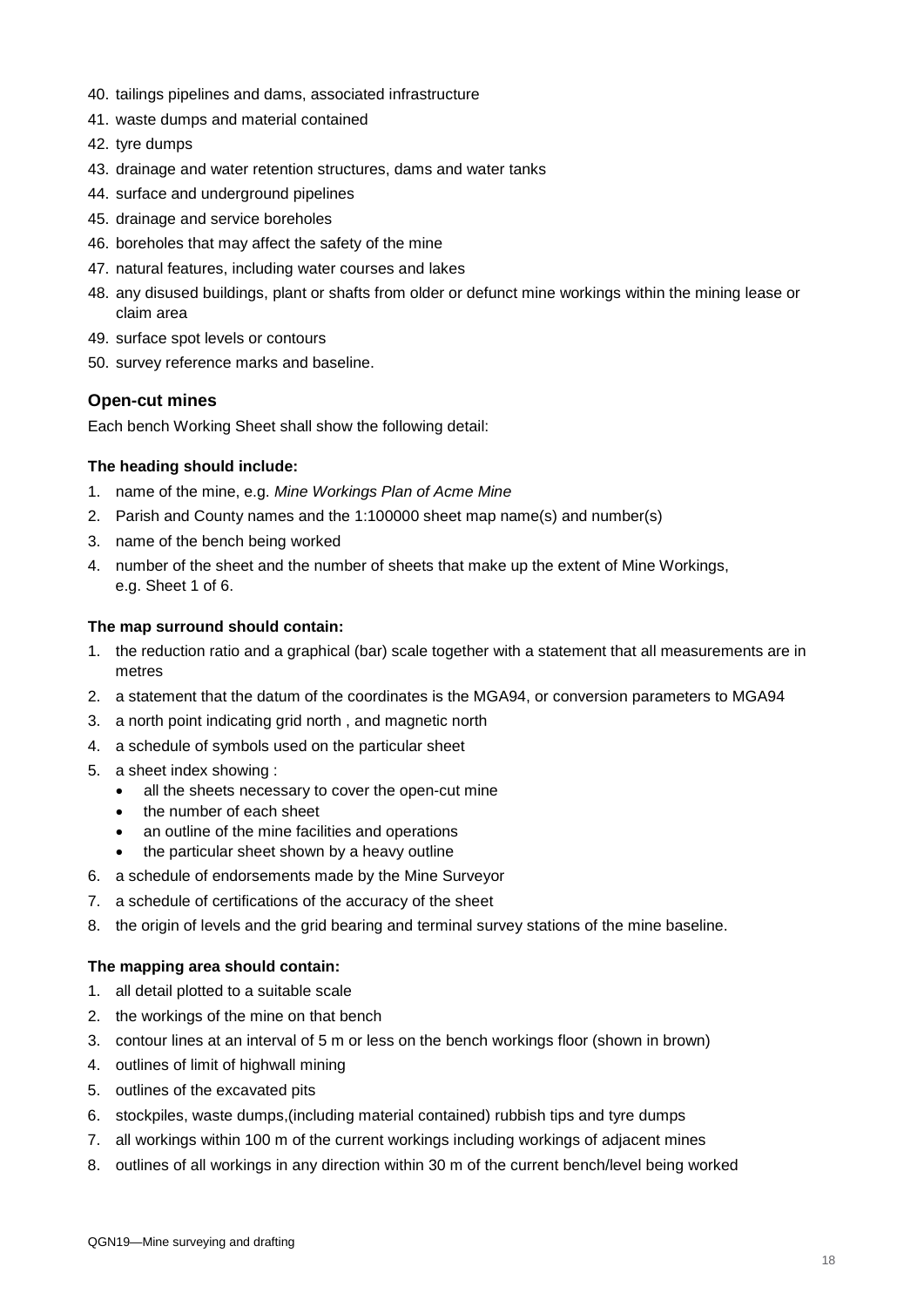- 9. date lines (by dashed lines) indicating the extent of the workings for each annual survey reporting period and the date and the initial of the Mine Surveyor shall be shown in this location in the format provided by AS 4368
- 10. boundaries of any creek, river, watercourse, lake, sea, dam, tailings dams or other possible inrush source on the surface within the mine's boundaries or on land adjacent to the mine (shown in blue)
- 11. locations of any engineering infrastructure on the surface within the mine's boundaries
- 12. buildings (fixed and portable), including offices, workshops, warehouses, power stations, crushing and grinding plant, metallurgical plant, and storage and loading facilities, access roads and car parks
- 13. conveyors and stockpile areas, including reclaim tunnels
- 14. transformer yards
- 15. overhead and underground power transmission lines
- 16. rail sidings
- 17. bulk chemical storage bins and process vessels
- 18. bulk fuel storage tanks and fuelling areas
- 19. in-pit crushing plant and storage bins
- 20. explosives and detonator magazines
- 21. ANFO plants and storage
- 22. boundaries of any road , railway, power line or other type of reserve or easement on the surface within the mine's boundaries
- 23. positions and details of all known geological features and other significant dislocations
- 24. borehole positions within that sheet or where it is not practical to show all boreholes on the bench workings sheet then
- 25. a separate 'Borehole Plan', which shall become part of the Mine Workings Plan, shall be produced as an overlay, or
	- an electronic record (database) shall be kept, containing all necessary information and in the same grid reference system as the Working Plans to produce a borehole overlay plan.
	- a reference on the bench workings sheet is required to indicate the existence of the borehole overlay sheet and/or electronic database.
- 26. all boreholes identified as to type and name and their current status (for example, open, sealed, whether they intersect the bench).
- 27. where boreholes are drilled in adjacent strata, sufficient reduced levels should be shown to indicate their position
- 28. remnant stubs of any boreholes that may have been removed by the mining process, as these may present a hazard to future mining operations; boreholes that have been entirely removed is not required to be shown
- 29. cadastral boundaries with annotated identification
- 30. Parish and County boundaries with annotated identification
- 31. mining lease boundaries
- 32. the date and the initial of the Mine Surveyor shall be shown in the location corresponding to the position of the workings at the end of the survey reporting period in the format provided by AS 4368
- 33. the positions of haulage (brace level) and ventilation shafts, and ventilation fans
- 34. extents of open shafts, stopes or open pits at the surface
- 35. extents of caved ground due to underground mining
- 36. decline portals and access roads
- 37. site fencing and gates
- 38. drainage and water retention structures, dams and water tanks
- 39. surface and underground pipelines
- 40. any disused buildings, plant or shafts from older or defunct mine working within the mining lease or claim area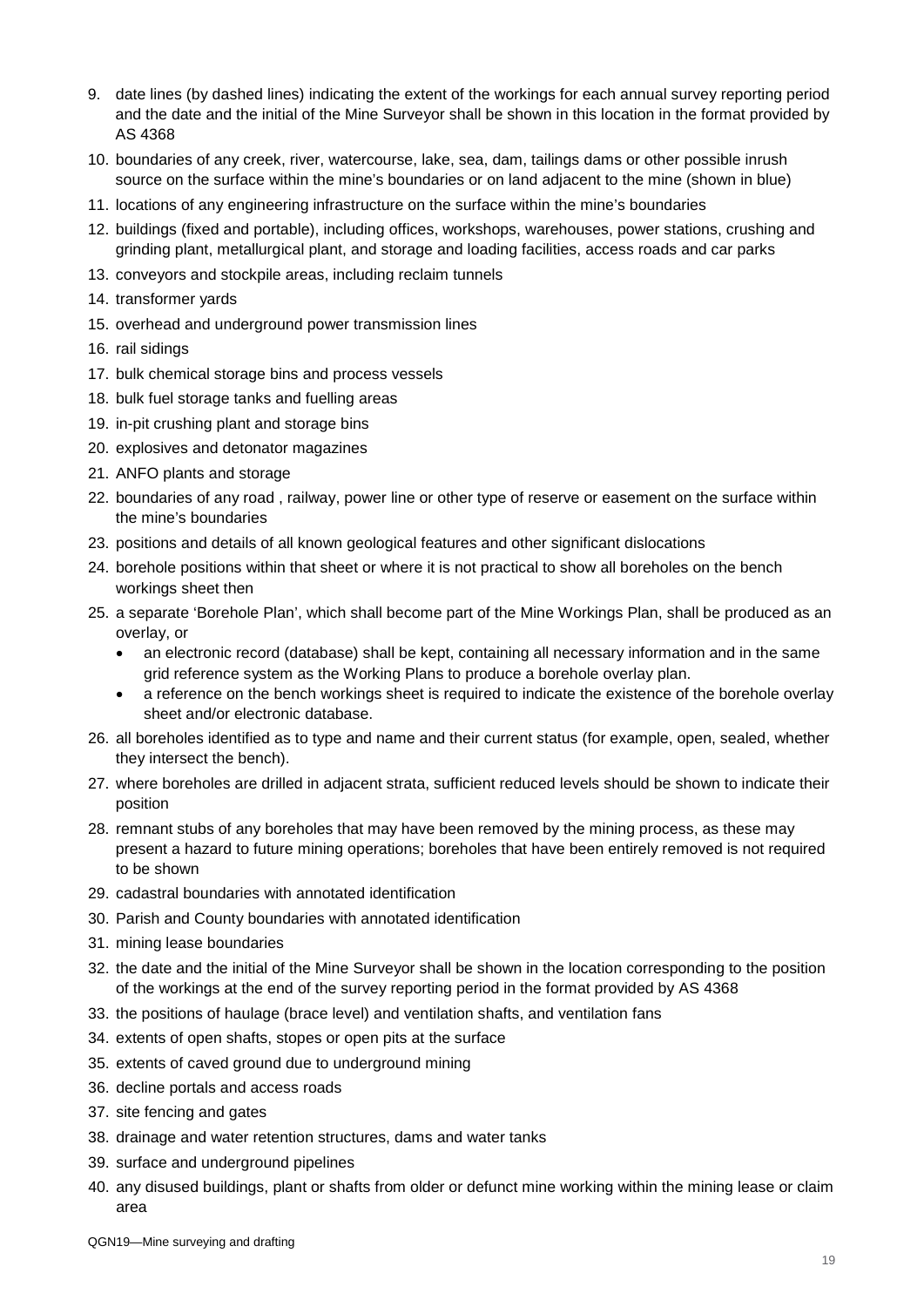- 41. surface spot levels or contours
- 42. survey reference marks and baseline
- 43. surface haulroads
- 44. tops and toes of all batters
- 45. berms and benches
- 46. haulage and access ramps between berms
- 47. spot height levels of berms or benches
- 48. pumps and sumps
- 49. overhead powerlines.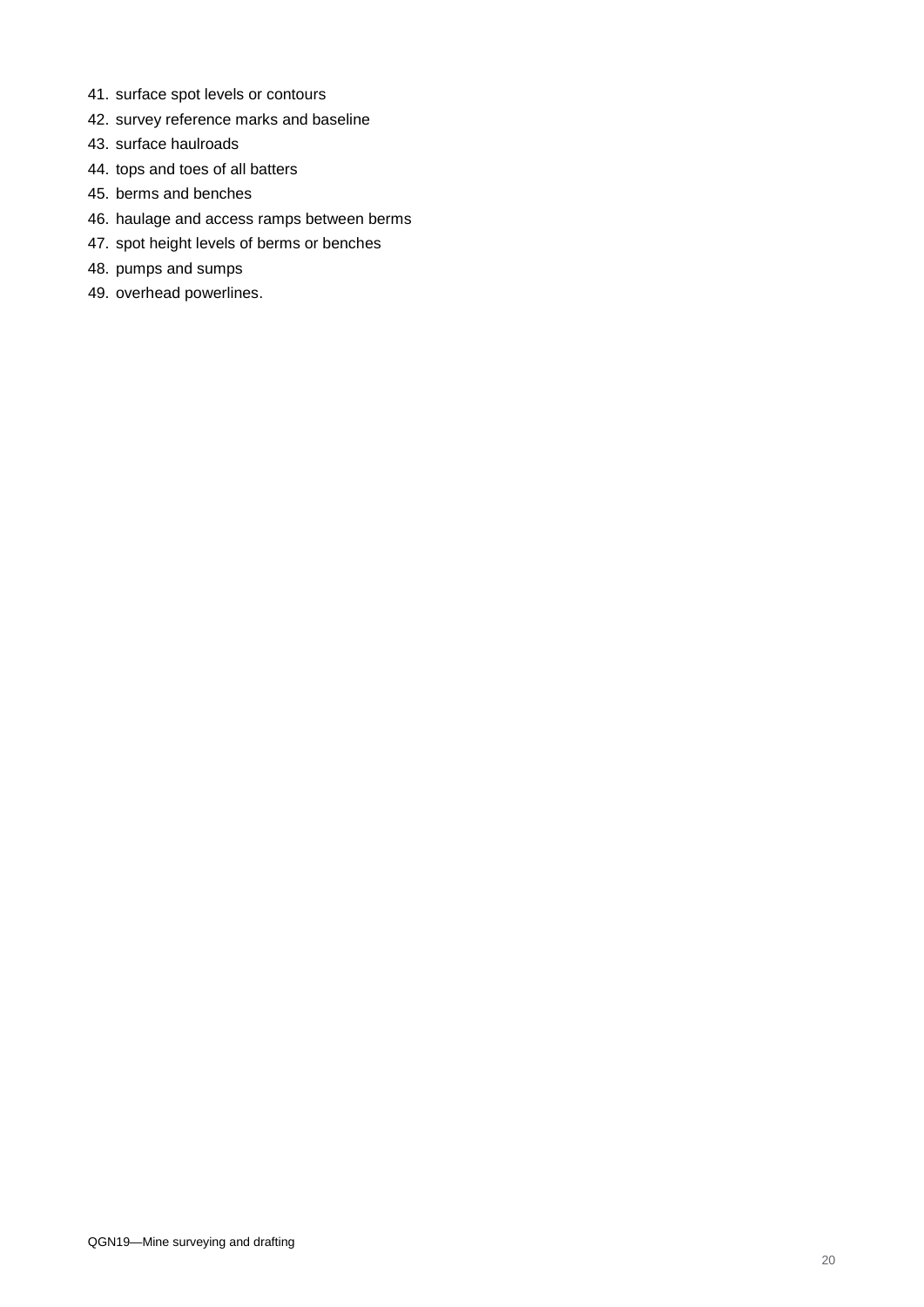## **Appendix B—Certification of mine plan**

The accuracy of the plan is to be certified by the appointed Mine Surveyor

Certification of the mine plan should contain the following statement:

This is to certify that this survey has been done by myself (or by persons under my own supervision), subject to adequate inspection and field check, and is the actual result of the observations and measurements, and the survey and plan have been done in accordance with the requirements of the *Mining and Quarrying Safety and Health Act 1999*

Dated the ..................day of .................................20 ...........

Appointed Mine Surveyor Grade ......................................... Certificate No. ………………………

Where any information shown on the mine plan is in doubt or there is any other information that the authorised Mine Surveyor considers requires endorsement, the mine plan should be suitably endorsed. An example of a 'Schedule of Endorsements' is shown below:

| <b>Schedule of Endorsements</b> |      |                          |        |  |  |  |  |
|---------------------------------|------|--------------------------|--------|--|--|--|--|
| Reference                       | Date | Description / References | Signed |  |  |  |  |
|                                 |      |                          |        |  |  |  |  |
|                                 |      |                          |        |  |  |  |  |
|                                 |      |                          |        |  |  |  |  |